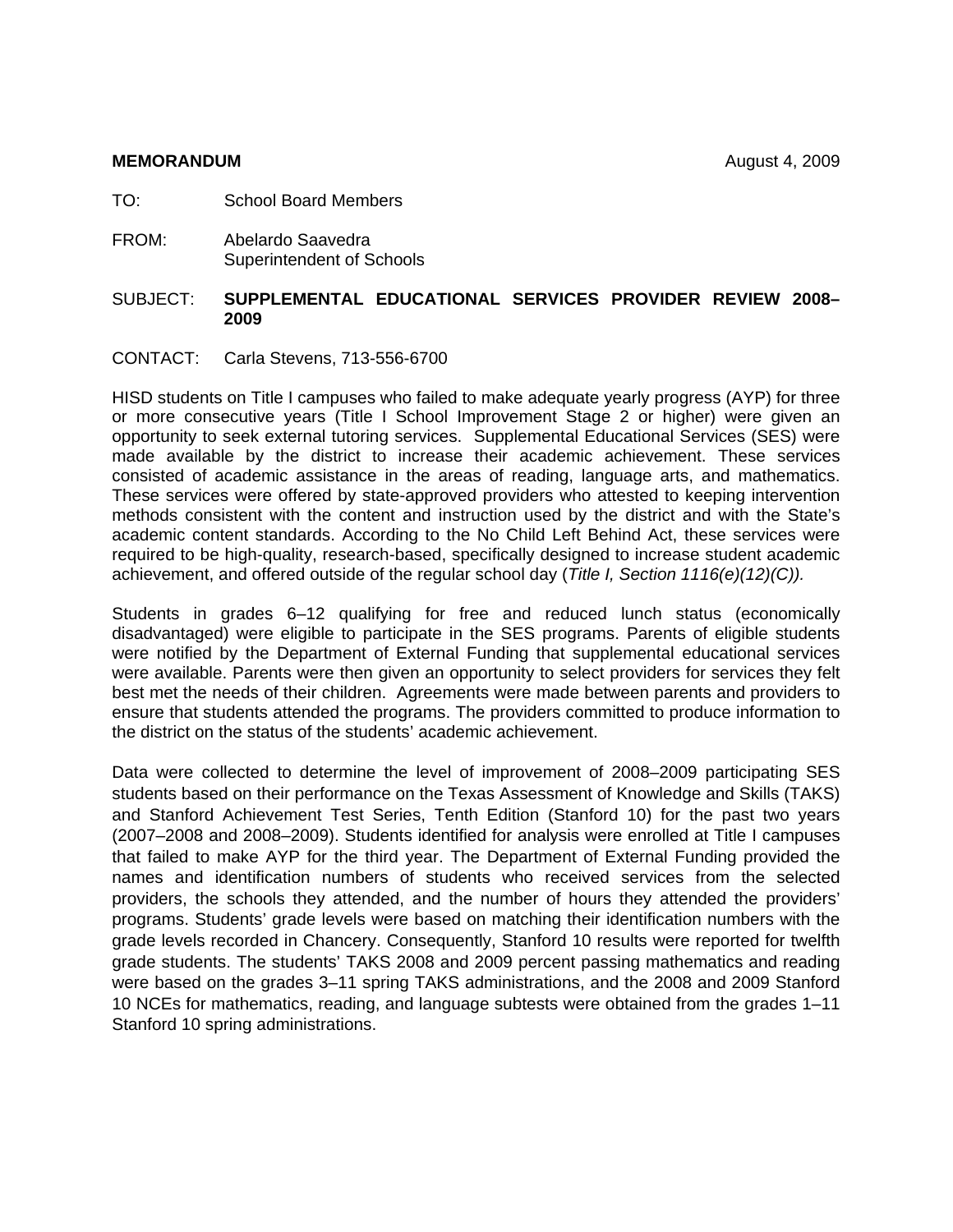It should be noted that in 2009, Pearson, Inc. updated the Stanford Achievement Test Series, Tenth Edition (Stanford 10) to the 2007 norms. The previous Stanford 10 results used 2002 norms. This update caused a shift in the NPR and NCE scores, which is typical when a test changes norms. Pearson provided the 2008 Stanford 10 data using the updated 2007 norms so that a two-year comparison could be made with the 2009 data (Houston Independent School District, *Stanford 10 and Aprenda 3 Report*, Spring 2009).

Providers' and schools' grade level performance on TAKS and Stanford 10, the differences from 2008 to 2009, the number of students served, and the average number of provider service hours were identified. Providers and schools were ranked based on the number of occurrences of positive gains in each category, by grade level. The leading providers and schools had the most occurrences by grade level and in each category.

**Table 1** provides a summary of the leading SES providers and schools. The providers with the most leading academic outcomes were Educate Online (Catapult Online); Fostering Stars Learning & Resource Center, Inc.; Jet Learning Laboratory, Inc.; and Read and Succeed, LLC. Of the four, Educate Online (Catapult Online) had the greatest number of improvements in academic progress outcomes in TAKS and Stanford 10, 18 categories; followed by Jet Learning Laboratory, Inc. with 13 leading academic outcomes based on test differences. The schools with the most leading outcomes were César Chávez, Phillis Wheatley, and Jack Yates high schools and James Ryan Middle School. Yates and Wheatley high schools had the most leading outcomes, 12 and 11, respectively.

The students' outcomes of all the SES providers were presented in **Table 2**. The providers were listed alphabetically and the information includes the number served, the average number of provider service hours per student, 2008 and 2009 TAKS and Stanford 10 performance of the participating students, and the TAKS and Stanford 10 performance differences from 2008 to 2009. **Table 3** includes the same types of data for the schools whose students were receiving providers' services. The number of economically disadvantaged students enrolled at each school is also included. The number of participating students was lower than the number of economically disadvantaged students on each campus who qualified for the services. During the 2008–2009 school year, 10 percent of the eligible economically disadvantaged students were served.

**Table 4** provides a cross-tabulation of the numbers of students participating in the providers' programs and the schools that they attended. Educate Online (Catapult Online) and Jet Learning Laboratory, Inc. were among the leading providers with the highest numbers of students participating in their programs. Of leading providers, Jet Learning Laboratory, Inc. enlisted the most students, 310, and included students from all but 4 participating schools. Leading providers serving the most students among the leading schools listed in Table 1 were:

- Educate Online (Catapult Online) (Chávez, N=44);
- Fostering Stars Learning & Resource Center, Inc. (Yates, N=47).
- Jet Learning Laboratory, Inc. (Westbury, N=86; Wheatley, N=80);
- Read, and Succeed, LLC (Dowling, N=49; Austin, N=43);
- Group Excellence , Ltd.: (Chávez, N=112)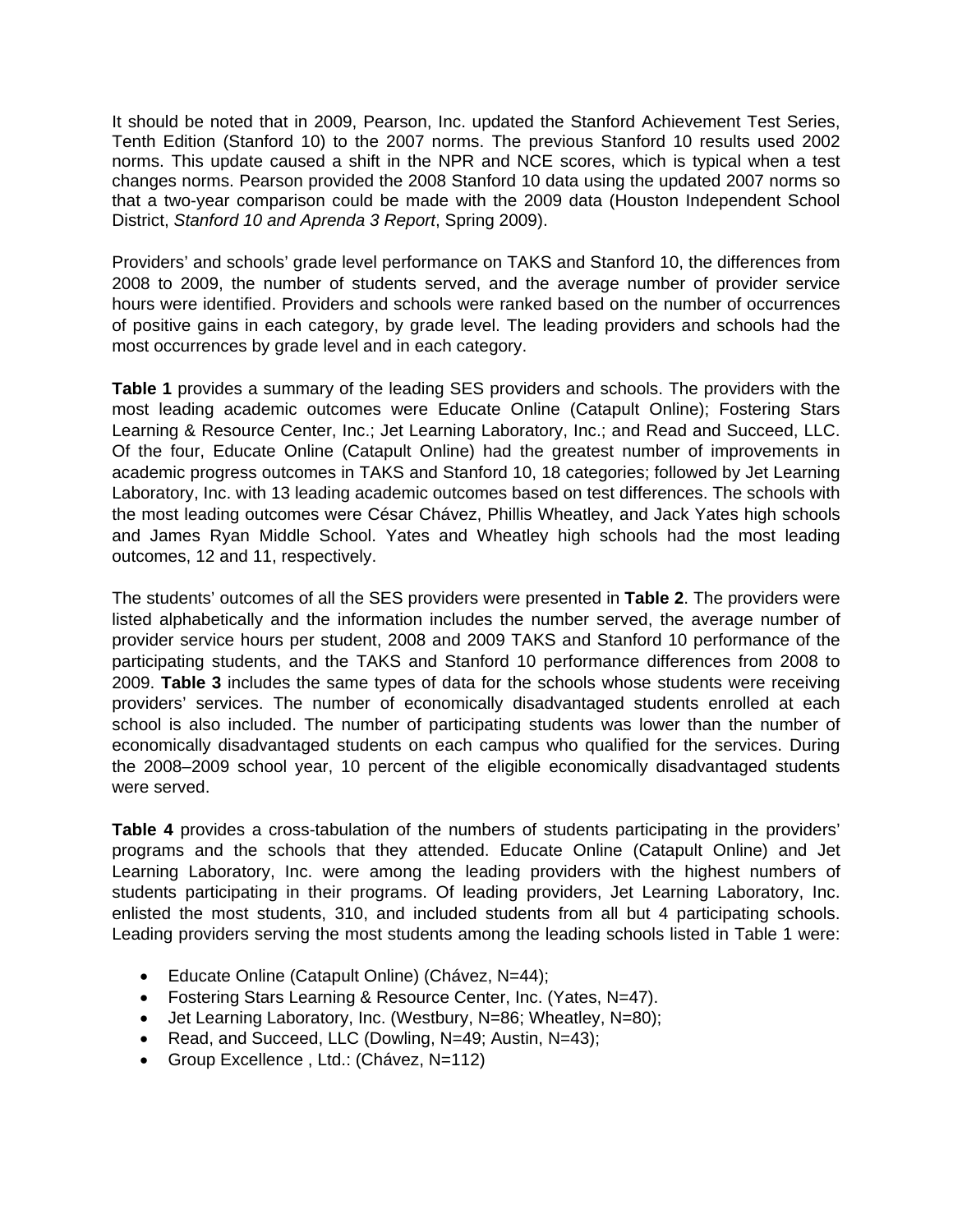Should you have any further questions, please contact my office or Carla Stevens in the Research and Accountability Department at (713) 556-6700.

Abel de Spoolchen

**Attachments** 

cc: Superintendent's Direct Reports Thelma Garza Regional Superintendents Executive Principals Noela Garza Pamela Evans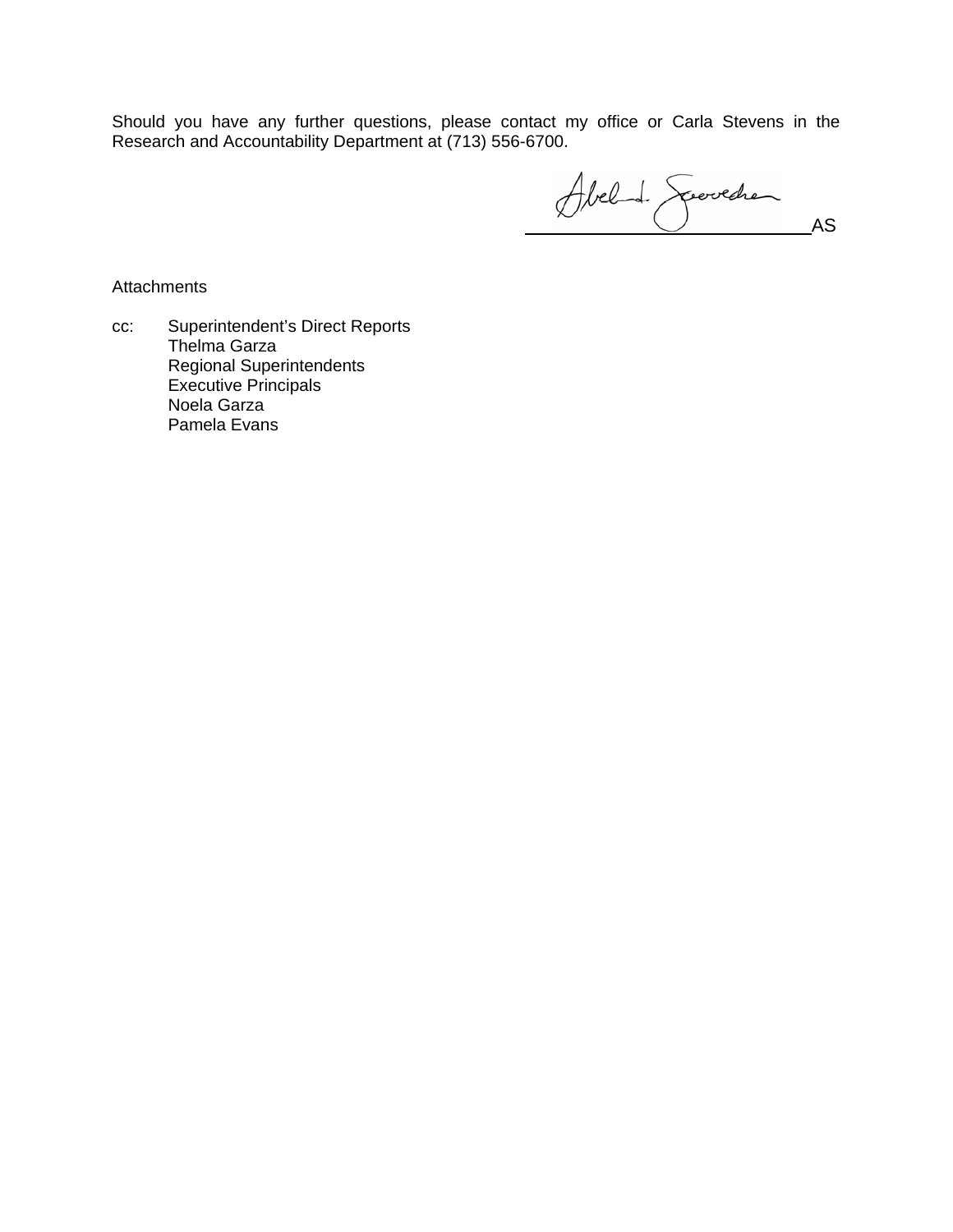# **Table 1 HISD Leading Supplemental Educational Services Providers and Schools 2008-2009**

|                                                     |                     |                | Average<br>Provider |                |               |                         | <b>TAKS % Met Standard</b> |               |                |               |             |                         |               |            | <b>Stanford 10-Mean NCEs</b> |                |                |                         |
|-----------------------------------------------------|---------------------|----------------|---------------------|----------------|---------------|-------------------------|----------------------------|---------------|----------------|---------------|-------------|-------------------------|---------------|------------|------------------------------|----------------|----------------|-------------------------|
| Provider                                            | Gr.                 | N Served       | <b>Service</b>      |                | <b>Math</b>   |                         |                            | Reading/ELA   |                |               | <b>Math</b> |                         |               | Reading    |                              |                | Language       |                         |
|                                                     |                     |                | <b>Hours</b>        | 2008           | 2009          | Diff                    | 2008                       | 2009          | Diff           | 2008          | 2009        | Diff                    | 2008          | 2009       | Diff                         | 2008           | 2009           | Diff                    |
| Educate Online (Catapult Online)                    | 6                   | 10             |                     | $\star$        | 50            |                         | 40                         | 75            | 35             | 47            | 39          | -8                      | 32            | 34         | $\overline{2}$               | 40             | 31             | -9                      |
|                                                     | $\overline{7}$      | 16             |                     | 54             | 50            | -4                      | 71                         | 64            | $-7$           | 35            | 40          | $5\phantom{.0}$         | 33            | 36         | $\mathbf{3}$                 | 34             | 40             | 6                       |
|                                                     | 8                   | 10             |                     | 38             | $\ddagger$    |                         | 50                         | $\ddagger$    |                | 34            | 36          | $\overline{2}$          | 29            | 30         | $\mathbf{1}$                 | 43             | 36             | $-7$                    |
|                                                     | 9                   | 52             |                     | 18             | 44            | 26                      | 53                         | 71            | 18             | 41            | 45          | $\overline{\mathbf{4}}$ | 34            | 38         | $\boldsymbol{A}$             | 34             | 37             | $\mathbf{3}$            |
|                                                     | 10                  | 67             |                     | 41             | 45            | $\overline{\mathbf{4}}$ | 71                         | 73            | $\overline{2}$ | 48            | 48          | $\mathbf 0$             | 41            | 42         | $\mathbf{1}$                 | 44             | 41             | $-3$                    |
|                                                     | 11                  | 54             |                     | 42             | 66            | 24                      | 80                         | 86            | 6              | 49            | 45          | $-4$                    | 41            | 45         | $\overline{\mathbf{A}}$      | 41             | 39             | $-2$                    |
|                                                     | 12                  | 34             |                     | 57             | $\ddagger$    |                         | 81                         | $\ddagger$    |                | 45            | $\star$     |                         | 42            | $^\star$   |                              | 41             | $\star$        |                         |
| Total                                               |                     | 243            | 16                  |                |               |                         |                            |               |                |               |             |                         |               |            |                              |                |                |                         |
| Babbage Net School, Inc.                            | 6                   | 5              |                     | $\ddagger$     | 60            |                         | $\ddagger$                 | 100           |                | $\star$       | 49          |                         | $\star$       | 40         |                              | $\pmb{\ast}$   | 46             |                         |
|                                                     | $\overline{7}$      | 8              |                     | 71             | 86            | 15                      | 71                         | 57            | $-14$          | 46            | 45          | $-1$                    | 38            | 35         | $-3$                         | 40             | 40             | $\mathbf 0$             |
|                                                     | 8                   | 11             |                     | 78             | $\ddagger$    |                         | 89                         | $^\star$      |                | 56            | 44          | $-12$                   | 48            | 42         | -6                           | 45             | 34             | $-11$                   |
|                                                     | 9                   | 53             |                     | $\Omega$       | 37            | 37                      | 42                         | 74            | 32             | 41            | 42          | $\mathbf{1}$            | 33            | 32         | $-1$                         | 35             | 35             | $\mathbf 0$             |
|                                                     | 10                  | 33             |                     | 48             | 64            | 16                      | 67                         | 82            | 15             | 45            | 38          | $-7$                    | 39            | 37         | $-2$                         | 38             | 35             | -3                      |
|                                                     | 11                  | 17             |                     | 31             | 38            | $\overline{7}$          | 77                         | 81            | 4              | 43            | 50          | $\overline{7}$          | 36            | 43         | $\overline{7}$               | 35             | 34             | $-1$                    |
|                                                     | 12                  | 27             |                     | 55             | $\ddagger$    |                         | 83                         | $\ddagger$    |                | 40            | $\ddagger$  |                         | 37            | $^\dagger$ |                              | 36             | $^\dagger$     |                         |
| Total                                               |                     | 154            | 24                  |                |               |                         |                            |               |                |               |             |                         |               |            |                              |                |                |                         |
| Fostering Stars Learning & Resource Center,<br>Inc. |                     | 17             |                     | $\overline{1}$ |               |                         | ×                          |               |                |               |             |                         |               |            |                              |                |                |                         |
|                                                     | 6<br>$\overline{7}$ | 6              |                     |                | 69<br>$\star$ |                         |                            | 94<br>$\star$ |                | 50<br>$\star$ | 49<br>38    | $-1$                    | 41<br>$\star$ | 42<br>36   | $\mathbf{1}$                 | 43<br>$^\star$ | 45<br>35       | $\overline{2}$          |
|                                                     | 8                   | 6              |                     |                | $\ddagger$    |                         |                            | $\star$       |                | 47            | 49          | $\mathbf{2}$            | 36            | 38         | $\mathbf{2}$                 | 30             | 39             | 9                       |
|                                                     | 9                   | 23             |                     |                | 35            |                         | $\star$                    | 76            |                | 42            | 46          | $\overline{\mathbf{4}}$ | 38            | 37         | $-1$                         | 40             | 44             | $\overline{\mathbf{4}}$ |
|                                                     | 10                  | 21             |                     | 63             | 50            | $-13$                   | 81                         | 81            | $\mathbf 0$    | 51            | 50          | $-1$                    | 43            | 43         | $\Omega$                     | 43             | 43             | $\mathbf 0$             |
|                                                     | 11                  | 12             |                     | 45             | 70            | 25                      | 73                         | 82            | 9              | 49            | 47          | $-2$                    | 39            | 44         | 5                            | 39             | 45             | 6                       |
|                                                     | 12                  | 9              |                     | 56             | $\ddagger$    |                         | 56                         | $\ddagger$    |                | 33            | $\ddagger$  |                         | 37            | $\ddagger$ |                              | 33             | $\ddagger$     |                         |
| Total                                               |                     | 94             | 16                  |                |               |                         |                            |               |                |               |             |                         |               |            |                              |                |                |                         |
| Group Excellence, Ltd.                              | 9                   | 80             |                     | 20             | 52            | 32                      | 67                         | 86            | 19             | 48            | 54          | 6                       | 41            | 46         | 5                            | 41             | 44             | $\mathbf{3}$            |
|                                                     | 10                  | 47             |                     | 54             | 62            | 8                       | 83                         | 77            | -6             | 48            | 44          | $-4$                    | 38            | 42         | $\boldsymbol{A}$             | 37             | 37             | $\mathbf 0$             |
|                                                     | 11                  | 60             |                     | 73             | 86            | 13                      | 90                         | 79            | $-11$          | 57            | 52          | $-5$                    | 46            | 50         | 4                            | 44             | 49             | 5 <sup>5</sup>          |
|                                                     | 12                  | 31             |                     | 70             | $\ddagger$    |                         | 86                         | $^\dagger$    |                | 47            | $\ddagger$  |                         | 45            | $^\dagger$ |                              | 43             | $\overline{1}$ |                         |
| Total                                               |                     | 218            | 26                  |                |               |                         |                            |               |                |               |             |                         |               |            |                              |                |                |                         |
| Jet Learning Laboratory, Inc.                       | 6                   | $\overline{4}$ |                     | $\ddagger$     | $\star$       |                         | $\star$                    | $\star$       |                | $\star$       | $\star$     |                         | $\star$       | $\star$    |                              | $^\star$       | $\star$        |                         |
|                                                     | $\overline{7}$      | 20             |                     | 94             | 79            | $-15$                   | 100                        | 95            | -5             | 49            | 50          | $\mathbf{1}$            | 52            | 50         | -2                           | 51             | 55             | 4                       |
|                                                     | 8                   | 14             |                     | 50             | $\ddagger$    |                         | 64                         | $^\star$      |                | 41            | 42          | $\mathbf{1}$            | 35            | 37         | $\overline{2}$               | 41             | 39             | $-2$                    |
|                                                     | 9                   | 73             |                     | 9              | 42            | 33                      | 58                         | 86            | 28             | 47            | 47          | $\mathbf 0$             | 40            | 41         | $\mathbf{1}$                 | 41             | 41             | $\mathbf 0$             |
|                                                     | 10                  | 113            |                     | 49             | 45            | $-4$                    | 85                         | 85            | $\mathbf 0$    | 46            | 42          | $-4$                    | 40            | 42         | $\overline{2}$               | 43             | 40             | -3                      |
|                                                     | 11                  | 41             |                     | 32             | 65            | 33                      | 87                         | 91            | 4              | 44            | 46          | $\mathbf{2}$            | 35            | 44         | 9                            | 37             | 41             | 4                       |
|                                                     | 12                  | 45             |                     | 41             | $\ddagger$    |                         | 80                         | $\ddagger$    |                | 42            | $\ddagger$  |                         | 44            | $\ddagger$ |                              | 43             | $\ddagger$     |                         |
| Total                                               |                     | 310            | 33                  |                |               |                         |                            |               |                |               |             |                         |               |            |                              |                |                |                         |

Note: Leading outcomes are indicated by shading and bold fonts.

\* Fewer than five students tested.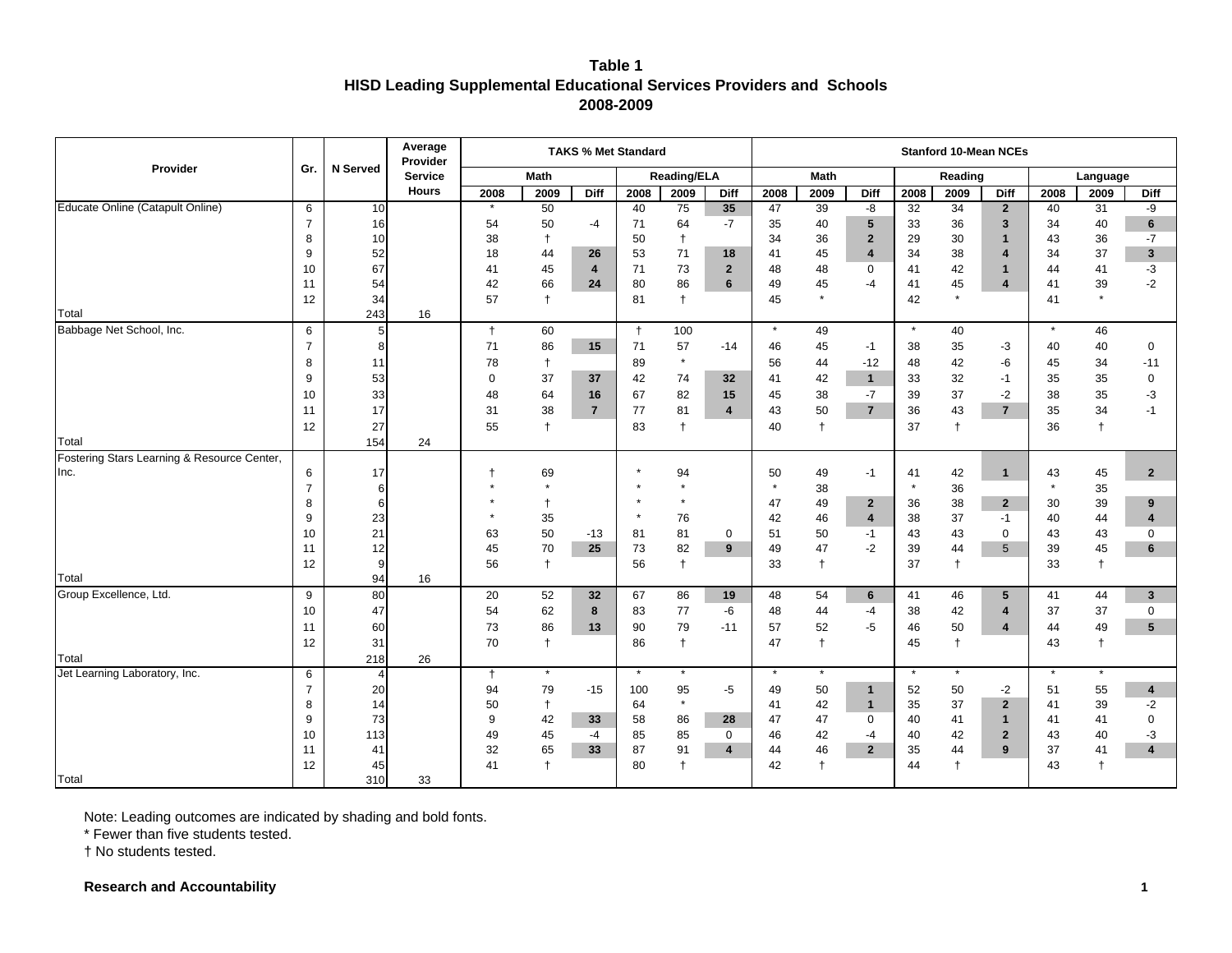| Table 1                                                               |  |
|-----------------------------------------------------------------------|--|
| HISD Leading Supplemental Educational Services Providers and  Schools |  |
| 2008-2009                                                             |  |

|                       |     |                 | Average<br>Provider |      |             | <b>TAKS % Met Standard</b> |      |                    |       |      |      |             |      | <b>Stanford 10-Mean NCEs</b> |             |      |          |             |
|-----------------------|-----|-----------------|---------------------|------|-------------|----------------------------|------|--------------------|-------|------|------|-------------|------|------------------------------|-------------|------|----------|-------------|
| Provider              | Gr. | <b>N</b> Served | <b>Service</b>      |      | <b>Math</b> |                            |      | <b>Reading/ELA</b> |       |      | Math |             |      | Reading                      |             |      | Language |             |
|                       |     |                 | <b>Hours</b>        | 2008 | 2009        | <b>Diff</b>                | 2008 | 2009               | Diff  | 2008 | 2009 | <b>Diff</b> | 2008 | 2009                         | <b>Diff</b> | 2008 | 2009     | <b>Diff</b> |
| Read and Succeed, LLC | b   | 34              |                     |      | 55          |                            | 23   | 72                 | 49    | 47   | 45   | $-2$        | 36   | 39                           |             | 40   | 38       | -2          |
|                       |     | 44              |                     | 75   | 88          | 13                         | 98   | 78                 | $-20$ | 49   | 49   | 0           | 41   | 44                           |             | 45   | 48       |             |
|                       | ŏ   | 31              |                     | 46   |             |                            | 67   | 50                 | $-17$ | 44   | 41   | -3          | 38   | 37                           |             | 38   | 38       |             |
|                       | റ   | 33              |                     | 50   | 48          | $-2$                       | 36   | 79                 | 43    | 43   | 49   | 6           | 37   | 37                           | 0           | 40   | 40       |             |
|                       | 10  | 25              |                     | 40   | 60          | 20                         | 85   | 71                 | $-14$ | 48   | 47   | - 1         | 40   | 38                           | $-2$        | 44   | 36       | -8          |
|                       |     | 16 <sup>1</sup> |                     | 40   | 50          | 10                         | 87   | 75                 | $-12$ | 46   | 45   | - 1         | 40   | 45                           |             | 38   | 39       |             |
|                       | 12  | 12              |                     | 58   |             |                            | 73   |                    |       | 46   |      |             | 40   |                              |             | 45   |          |             |
| Total                 |     | 195             |                     |      |             |                            |      |                    |       |      |      |             |      |                              |             |      |          |             |

Note: Leading outcomes are indicated by shading and bold fonts.

\* Fewer than five students tested.

† No students tested.

**Research and Accountability 2**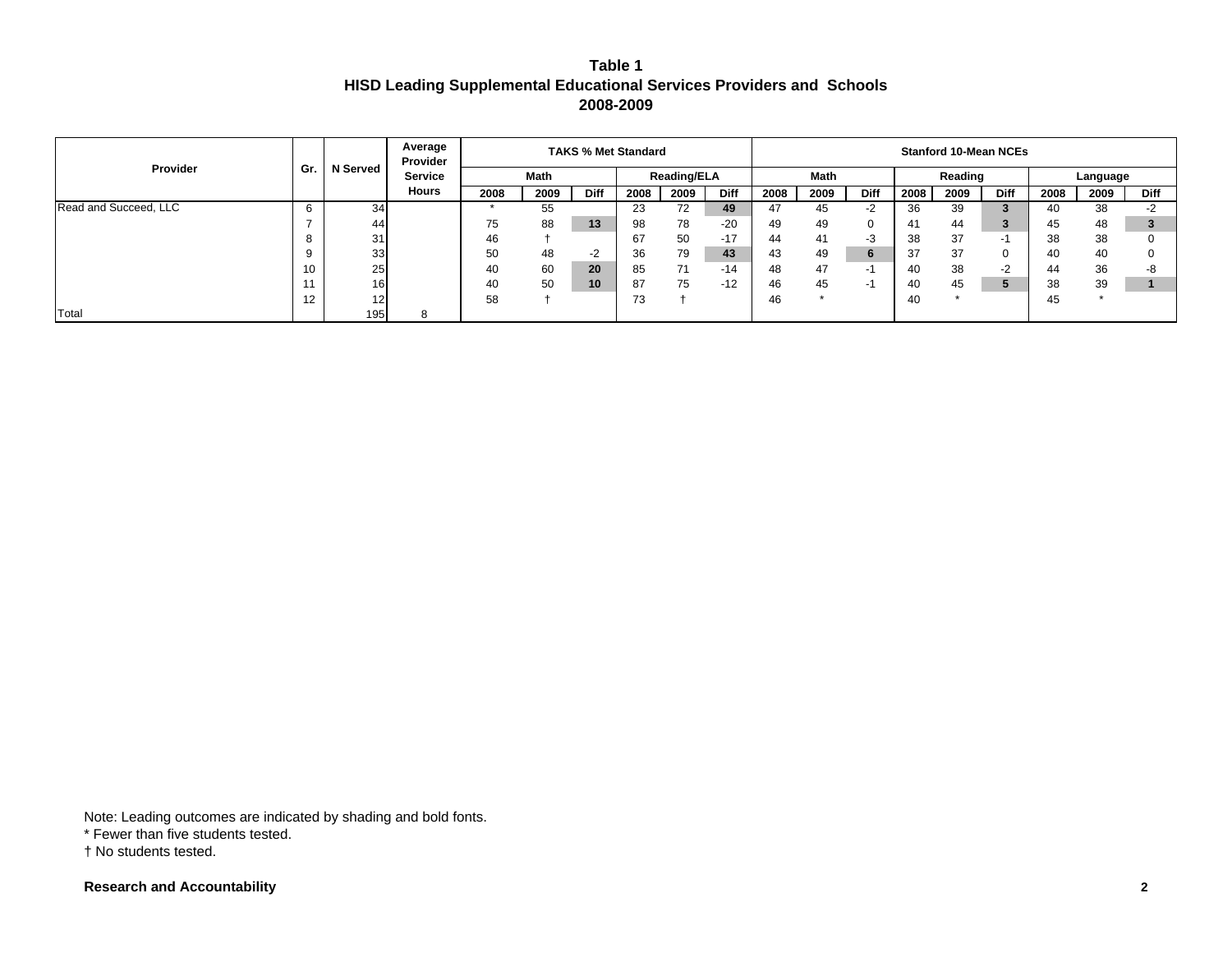# **Table 1 HISD Leading Supplemental Educational Services Providers and Schools 2008-2009**

|                             |     | N                |                  | Average                    |         |             |      | <b>TAKS % Met Standard</b> |                    |              |      |      |                |      | <b>Stanford 10-Mean NCEs</b> |                |      |          |                         |
|-----------------------------|-----|------------------|------------------|----------------------------|---------|-------------|------|----------------------------|--------------------|--------------|------|------|----------------|------|------------------------------|----------------|------|----------|-------------------------|
| School                      | Gr. | Econ.<br>Disadv. | N<br>Served      | Provider<br><b>Service</b> |         | <b>Math</b> |      |                            | <b>Reading/ELA</b> |              |      | Math |                |      | Reading                      |                |      | Language |                         |
|                             |     | <b>Enrolled</b>  |                  | <b>Hours</b>               | 2008    | 2009        | Diff | 2008                       | 2009               | <b>Diff</b>  | 2008 | 2009 | Diff           | 2008 | 2009                         | <b>Diff</b>    | 2008 | 2009     | Diff                    |
| Chavez High School          | 9   | 815              | 72               |                            | $\star$ | 59          |      | 50                         | 88                 | 38           | 48   | 55   | $\overline{7}$ | 41   | 44                           | $\mathbf{3}$   | 40   | 43       | 3 <sup>1</sup>          |
|                             | 10  | 559              | 43               |                            | 70      | 76          | 6    | 82                         | 83                 | $\mathbf{1}$ | 52   | 52   | $\mathbf 0$    | 45   | 47                           | $\overline{2}$ | 44   | 43       | $-1$                    |
|                             | 11  | 469              | 68               |                            | 71      | 88          | 17   | 93                         | 82                 | $-11$        | 57   | 54   | $-3$           | 47   | 52                           | 5              | 43   | 46       | $\mathbf{3}$            |
|                             | 12  | 389              | 29               |                            | 71      |             |      | 84                         |                    |              | 50   |      |                | 43   |                              |                | 38   |          |                         |
| Total                       |     | 2,232            | 212              | 25                         |         |             |      |                            |                    |              |      |      |                |      |                              |                |      |          |                         |
| Ryan Middle School          | 6   | 102              | 37               |                            | $\star$ | 63          |      | 40                         | 80                 | 40           | 38   | 39   | $\overline{1}$ | 32   | 33                           |                | 35   | 39       | $\overline{\mathbf{4}}$ |
|                             |     | 122              |                  |                            | 88      | 100         | 12   | 100                        | 88                 | $-12$        | 55   | 54   | $-1$           | 45   | 48                           | 3              | 46   | 55       | 9                       |
|                             | 8   | 130              | 12               |                            | 22      |             |      | 56                         | 17                 | $-39$        | 37   | 35   | $-2$           | 33   | 35                           | $\overline{2}$ | 33   | 34       | $\mathbf{1}$            |
| Total                       |     | 354              | 57               | 18                         |         |             |      |                            |                    |              |      |      |                |      |                              |                |      |          |                         |
| <b>Wheatley High School</b> | 9   | 394              | 60               |                            | 20      | 43          | 23   | 17                         | 78                 | 61           | 43   | 50   | $\overline{7}$ | 32   | 33                           |                | 34   | 35       | 1                       |
|                             | 10  | 235              | 52               |                            | 56      | 48          | -8   | 82                         | 75                 | $-7$         | 49   | 46   | $-3$           | 37   | 38                           |                | 36   | 36       | 0                       |
|                             | 11  | 207              | 28               |                            | 18      | 45          | 27   | 71                         | 81                 | 10           | 36   | 48   | 12             | 29   | 39                           | 10             | 31   | 34       | $\mathbf{3}$            |
|                             | 12  | 234              | 28               |                            | 42      |             |      | 58                         |                    |              | 40   |      |                | 37   |                              |                | 35   |          |                         |
| Total                       |     | 1,070            | 168              | 34                         |         |             |      |                            |                    |              |      |      |                |      |                              |                |      |          |                         |
| Yates High School           | 9   | 286              | 47               |                            | $\star$ | 32          |      | 40                         | 76                 | 36           | 39   | 43   | $\overline{4}$ | 35   | 37                           | $\overline{2}$ | 35   | 40       | 5                       |
|                             | 10  | 317              | 44               |                            | 24      | 33          | 9    | 68                         | 76                 | 8            | 44   | 35   | -9             | 37   | 40                           | 3              | 36   | 39       | 3                       |
|                             | 11  | 159              | 21               |                            | 47      | 75          | 28   | 84                         | 89                 | 5            | 49   | 45   | $-4$           | 45   | 50                           | 5              | 47   | 48       | $\mathbf{1}$            |
|                             | 12  | 167              | 28               |                            | 72      |             |      | 88                         |                    |              | 45   |      |                | 48   |                              |                | 44   |          |                         |
| Total                       |     | 929              | 140 <sup>l</sup> | 28                         |         |             |      |                            |                    |              |      |      |                |      |                              |                |      |          |                         |

Note: Leading outcomes are indicated by shading and bold fonts.

\* Fewer than five students tested.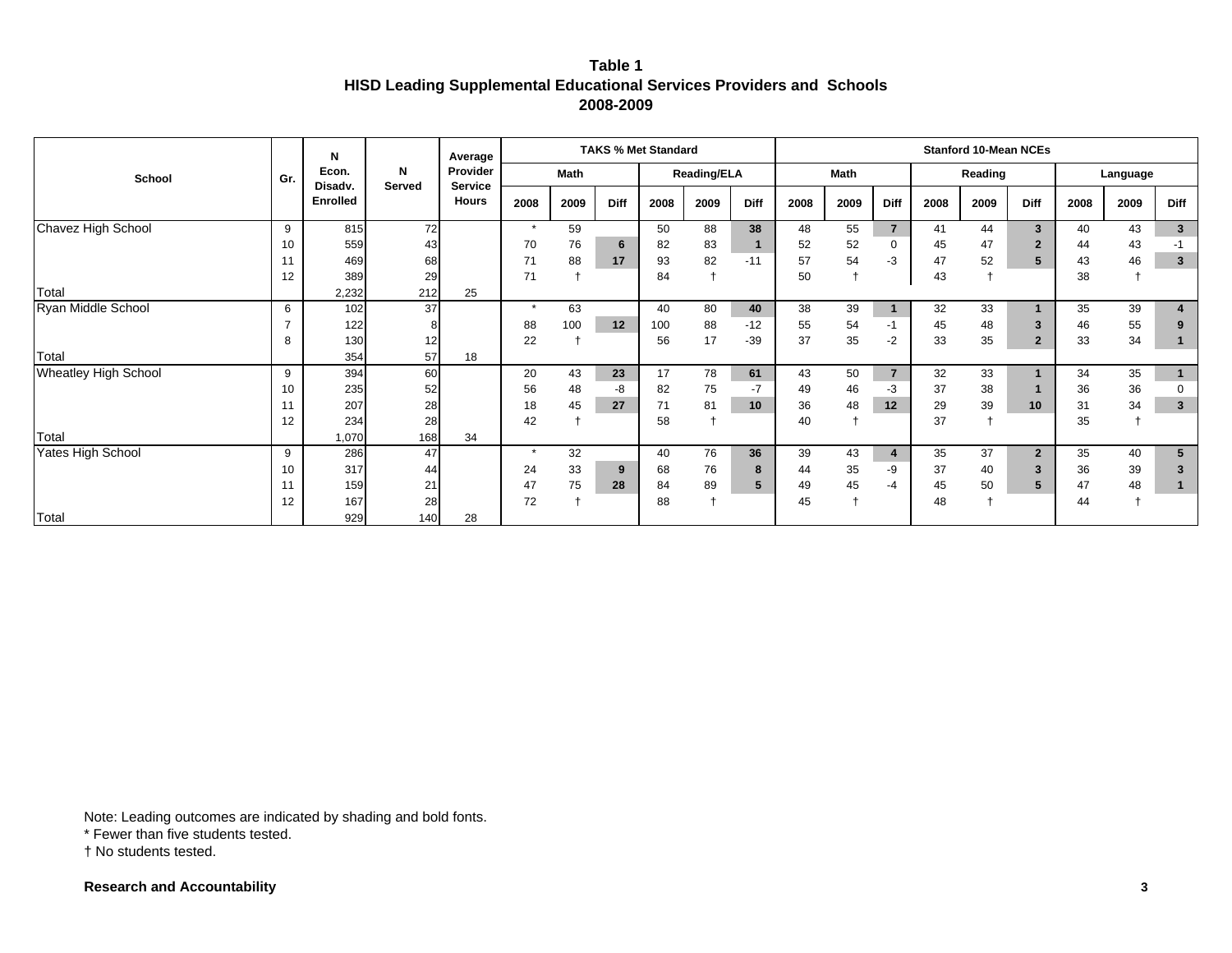|                                                           |                | N               | Average                    |                |              | <b>TAKS % Met Standard</b> |                       |                    |       |               |               |                |               | <b>Stanford 10-Mean NCEs</b> |                |               |               |                |
|-----------------------------------------------------------|----------------|-----------------|----------------------------|----------------|--------------|----------------------------|-----------------------|--------------------|-------|---------------|---------------|----------------|---------------|------------------------------|----------------|---------------|---------------|----------------|
| Provider                                                  | Gr.            | Served          | Provider<br><b>Service</b> |                | <b>Math</b>  |                            |                       | <b>Reading/ELA</b> |       |               | <b>Math</b>   |                |               | Reading                      |                |               | Language      |                |
|                                                           |                |                 | <b>Hours</b>               | 2008           | 2009         | <b>Diff</b>                | 2008                  | 2009               | Diff  | 2008          | 2009          | Diff           | 2008          | 2009                         | <b>Diff</b>    | 2008          | 2009          | <b>Diff</b>    |
| A Better Grade Tutoring, LLC                              | $\overline{7}$ |                 |                            | $\star$        | $\star$      |                            | $\star$               | $\star$            |       | $\star$       | $\star$       |                | $\star$       | $\star$                      |                | $\star$       | $\star$       |                |
|                                                           | 9              |                 |                            |                |              |                            | $\ddagger$            |                    |       |               |               |                |               |                              |                |               |               |                |
|                                                           | 10             |                 |                            | $\ddagger$     | $\ddagger$   |                            | $\ddagger$            | $\ddagger$         |       | $^\mathrm{+}$ | $\ddagger$    |                | $\mathsf{t}$  | $\mathsf{t}$                 |                |               |               |                |
| Total                                                     |                | 5 <sup>1</sup>  | 24                         |                |              |                            |                       |                    |       |               |               |                |               |                              |                |               |               |                |
| A+ Grades Up                                              | 6              |                 |                            | $\star$        | $\star$      |                            | $\star$               | $\star$            |       | $\star$       | $\star$       |                | $\star$       | $\star$                      |                | $\star$       | $\star$       |                |
|                                                           | $\overline{7}$ |                 |                            |                |              |                            |                       |                    |       |               |               |                |               |                              |                |               |               |                |
|                                                           | 8              |                 |                            |                | $\star$      |                            |                       |                    |       |               | $\star$       |                | $\star$       | $\star$                      |                |               | $\star$       |                |
|                                                           | 9              |                 |                            | $\ddagger$     |              |                            | $\ddagger$<br>$\star$ |                    |       |               |               |                |               |                              |                |               |               |                |
|                                                           | 10<br>11       | 4               |                            |                |              |                            |                       |                    |       | 43            | 38<br>$\star$ | $-5$           | 30<br>$\star$ | 32<br>$\star$                | $\overline{2}$ | 27<br>$\star$ | 29<br>$\star$ | $\overline{2}$ |
| Total                                                     |                | 24              | 14                         |                |              |                            |                       |                    |       |               |               |                |               |                              |                |               |               |                |
| Ahead of the Class                                        | 6              | 55              |                            | $\ddagger$     | 71           |                            | 40                    | 83                 | 43    | 42            | 40            | $-2$           | 34            | 35                           | $\mathbf{1}$   | 41            | 41            | 0              |
|                                                           | $\overline{7}$ | $\overline{7}$  |                            | 67             | 60           | $-7$                       | 50                    | 60                 | 10    | 38            | 40            | $\overline{2}$ | 26            | 35                           | 9              | 37            | 38            | $\mathbf{1}$   |
|                                                           | 8              | 12              |                            | 42             | $\ddagger$   |                            | 42                    | $\star$            |       | 38            | 38            | $\mathbf 0$    | 28            | 32                           | $\overline{4}$ | 35            | 37            | $\overline{2}$ |
| Total                                                     |                | 74              | 20                         |                |              |                            |                       |                    |       |               |               |                |               |                              |                |               |               |                |
| Alternatives Unlimited, Inc.                              | 9              | 13              |                            | $\ddagger$     | 29           |                            | $\star$               | 86                 |       | 23            | 41            | 18             | 23            | 24                           | $\mathbf{1}$   | 25            | 29            | $\overline{4}$ |
|                                                           | 10             | 6               |                            |                |              |                            | $\star$               |                    |       | 35            | $\star$       |                | 13            |                              |                | 12            | $\star$       |                |
|                                                           | 11             | $\overline{a}$  |                            |                |              |                            | $\star$               | $\star$            |       | $\star$       | $\star$       |                | $\star$       | $\star$                      |                | $\star$       | $\star$       |                |
|                                                           | 12             | 10              |                            | 63             | $\ddagger$   |                            | 88                    | $\ddagger$         |       | 42            | $\ddagger$    |                | 44            | $\ddagger$                   |                | 41            | t             |                |
| Total                                                     |                | 31              | 37                         |                |              |                            |                       |                    |       |               |               |                |               |                              |                |               |               |                |
| Anthropologi                                              | $\overline{7}$ | $\mathbf{1}$    |                            | $\ddagger$     | $\ddagger$   |                            | $^\dagger$            | $\ddagger$         |       | $\star$       | $\star$       |                | $\star$       | $\star$                      |                | $\star$       | $\star$       |                |
|                                                           | 9              | 15              |                            | $\star$        | 29           |                            | $\star$               | 86                 |       | 45            | 45            | $\mathbf 0$    | 39            | 34                           | -5             | 38            | 37            | $-1$           |
|                                                           | 10             | 12              |                            | 42             | 45           | 3                          | 83                    | 82                 | $-1$  | 52            | 43            | -9             | 33            | 37                           | $\overline{4}$ | 44            | 39            | $-5$           |
|                                                           | 11             | $\overline{7}$  |                            | $\mathbf 0$    | 50           | 50                         | 100                   | 67                 | $-33$ | 33            | 36            | 3              | 32            | 40                           | 8              | 34            | 36            | $\overline{2}$ |
|                                                           | 12             | 15              |                            | $\overline{7}$ | $\ddagger$   |                            | 40                    | $\ddagger$         |       | 37            | $\ddagger$    |                | 28            | $\ddagger$                   |                | 26            | $^\dagger$    |                |
| Total<br>Association of the People and the Community, The |                | 50              | 26                         |                |              |                            |                       |                    |       |               |               |                |               |                              |                |               |               |                |
| (A.P.C.)                                                  | $\,6\,$        | 10              |                            | $^{\dagger}$   | 60           |                            | $\star$               | 90                 |       | 45            | 46            | $\mathbf{1}$   | 37            | 37                           | $\mathbf 0$    | 39            | 46            | $\overline{7}$ |
|                                                           | $\overline{7}$ | $5\overline{)}$ |                            | $\star$        | $\star$      |                            | $\star$               |                    |       | 32            | 27            | $-5$           | 22            | 20                           | $-2$           | 22            | 29            | $\overline{7}$ |
|                                                           | 8              |                 |                            | 83             | $\ddagger$   |                            | 50                    |                    |       | 51            | 50            | $-1$           | 34            | 41                           | $\overline{7}$ | 43            | 38            | $-5$           |
|                                                           | 9              |                 |                            |                | $\star$      |                            | $^\mathrm{+}$         |                    |       | 44            | 50            | 6              | 32            | 35                           | 3              | 33            | 36            | 3              |
|                                                           | 10             |                 |                            |                |              |                            | $\star$               |                    |       | $\star$       | 43            |                | $\star$       | 30                           |                | $\star$       | 35            |                |
|                                                           | 11             |                 |                            |                |              |                            | $\star$               |                    |       | 45            | 53            | 8              | 41            | 49                           | 8              | 44            | 49            | 5              |
|                                                           | 12             |                 |                            |                | $\mathsf{f}$ |                            | $\star$               | $\ddagger$         |       |               | $\ddagger$    |                |               | $\ddagger$                   |                |               | $\ddagger$    |                |
| Total                                                     |                | 42              | 26                         |                |              |                            |                       |                    |       |               |               |                |               |                              |                |               |               |                |

\* Fewer than five students tested.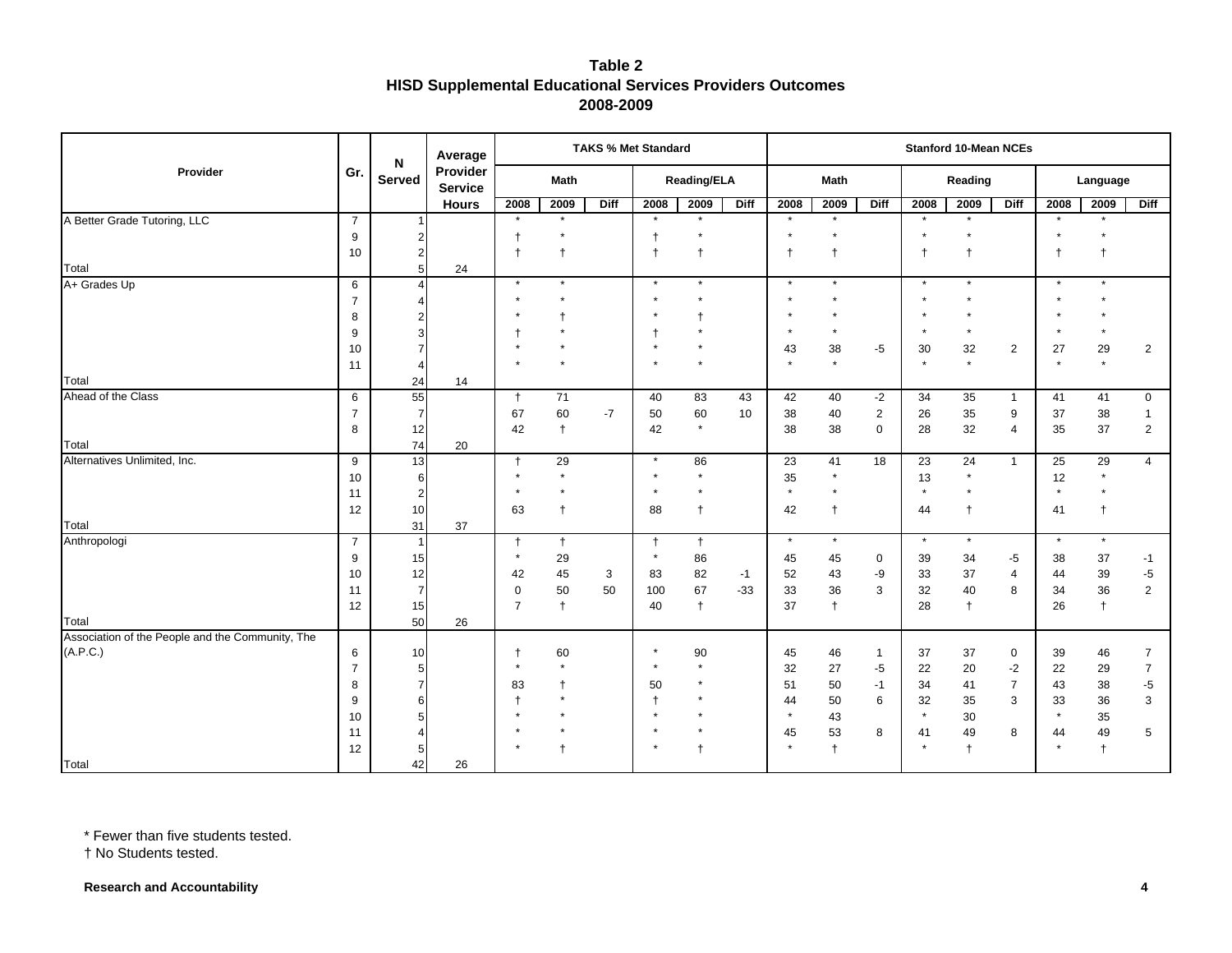|                                   |                | N              | Average                    |                |                      |                | <b>TAKS % Met Standard</b> |               |                |         |               |                |         | <b>Stanford 10-Mean NCEs</b> |                |         |               |                          |
|-----------------------------------|----------------|----------------|----------------------------|----------------|----------------------|----------------|----------------------------|---------------|----------------|---------|---------------|----------------|---------|------------------------------|----------------|---------|---------------|--------------------------|
| Provider                          | Gr.            | Served         | Provider<br><b>Service</b> |                | <b>Math</b>          |                |                            | Reading/ELA   |                |         | Math          |                |         | Reading                      |                |         | Language      |                          |
|                                   |                |                | <b>Hours</b>               | 2008           | 2009                 | <b>Diff</b>    | 2008                       | 2009          | <b>Diff</b>    | 2008    | 2009          | Diff           | 2008    | 2009                         | <b>Diff</b>    | 2008    | 2009          | <b>Diff</b>              |
| Babbage Net School, Inc.          | 6              | 5              |                            | $\ddagger$     | 60                   |                | $\ddagger$                 | 100           |                | $\star$ | 49            |                | $\star$ | 40                           |                | $\star$ | 46            |                          |
|                                   | $\overline{7}$ | 8              |                            | 71             | 86                   | 15             | 71                         | 57            | $-14$          | 46      | 45            | $-1$           | 38      | 35                           | $-3$           | 40      | 40            | $\mathbf 0$              |
|                                   | 8              | 11             |                            | 78             | $\ddagger$           |                | 89                         | $\star$       |                | 56      | 44            | $-12$          | 48      | 42                           | -6             | 45      | 34            | $-11$                    |
|                                   | 9              | 53             |                            | $\mathbf 0$    | 37                   | 37             | 42                         | 74            | 32             | 41      | 42            | $\mathbf{1}$   | 33      | 32                           | $-1$           | 35      | 35            | $\mathbf 0$              |
|                                   | 10             | 33             |                            | 48             | 64                   | 16             | 67                         | 82            | 15             | 45      | 38            | $-7$           | 39      | 37                           | $-2$           | 38      | 35            | -3                       |
|                                   | 11             | 17             |                            | 31             | 38                   | $\overline{7}$ | 77                         | 81            | $\overline{4}$ | 43      | 50            | $\overline{7}$ | 36      | 43                           | $\overline{7}$ | 35      | 34            | $-1$                     |
|                                   | 12             | 27             |                            | 55             | $\ddagger$           |                | 83                         | $\ddagger$    |                | 40      | $^\dagger$    |                | 37      | $\ddagger$                   |                | 36      | $^\mathrm{+}$ |                          |
| Total                             |                | 154            | 24                         |                |                      |                |                            |               |                |         |               |                |         |                              |                |         |               |                          |
| Click2Tutor                       | 10             | 3              |                            | $\star$        | $\star$              |                | $\star$                    | $\star$       |                | $\star$ | $\star$       |                | $\star$ |                              |                |         | $\star$       |                          |
|                                   | 12             | $\overline{2}$ |                            | $\star$        | $\ddagger$           |                | $\star$                    | $\ddagger$    |                | $\star$ | $\ddagger$    |                | $\star$ | $\ddagger$                   |                |         | $\ddagger$    |                          |
| Total                             |                | 5 <sub>5</sub> | 25                         | $\star$        | $\star$              |                | $\star$                    | $\star$       |                | $\star$ | $\star$       |                | $\star$ | $\star$                      |                |         | $\star$       |                          |
| Community College Foundation, The | $\overline{7}$ | $\overline{2}$ |                            |                |                      |                |                            |               |                |         |               |                |         |                              |                |         |               |                          |
|                                   | 9              |                |                            |                | 40<br>$\star$        |                |                            | 80<br>$\star$ |                |         | 57<br>$\star$ |                |         | 46<br>$\star$                |                |         | 47            |                          |
|                                   | 10             |                |                            |                |                      |                |                            |               |                |         |               |                |         |                              |                |         |               |                          |
| Total                             | 11             | 4<br>13        | 23                         |                |                      |                |                            |               |                |         |               |                |         |                              |                |         |               |                          |
| Educate Online (Catapult Online)  | 6              | 10             |                            | $\star$        | 50                   |                | 40                         | 75            | 35             | 47      | 39            | -8             | 32      | 34                           | $\overline{2}$ | 40      | 31            | -9                       |
|                                   | $\overline{7}$ | 16             |                            | 54             | 50                   | $-4$           | 71                         | 64            | $-7$           | 35      | 40            | 5              | 33      | 36                           | 3              | 34      | 40            | 6                        |
|                                   | 8              | 10             |                            | 38             | $\ddagger$           |                | 50                         | $\ddagger$    |                | 34      | 36            | $\overline{2}$ | 29      | 30                           | $\mathbf{1}$   | 43      | 36            | $-7$                     |
|                                   | 9              | 52             |                            | 18             | 44                   | 26             | 53                         | 71            | 18             | 41      | 45            | $\overline{4}$ | 34      | 38                           | $\overline{4}$ | 34      | 37            | $\sqrt{3}$               |
|                                   | 10             | 67             |                            | 41             | 45                   | $\overline{4}$ | 71                         | 73            | $\overline{2}$ | 48      | 48            | $\mathbf 0$    | 41      | 42                           | $\mathbf{1}$   | 44      | 41            | $-3$                     |
|                                   | 11             | 54             |                            | 42             | 66                   | 24             | 80                         | 86            | 6              | 49      | 45            | $-4$           | 41      | 45                           | $\overline{4}$ | 41      | 39            | $-2$                     |
|                                   | 12             | 34             |                            | 57             | $\ddagger$           |                | 81                         | $\ddagger$    |                | 45      | $\star$       |                | 42      | $\star$                      |                | 41      | $\star$       |                          |
| Total                             |                | 243            | 16                         |                |                      |                |                            |               |                |         |               |                |         |                              |                |         |               |                          |
| <b>Educator Resources</b>         | 6              | $\overline{4}$ |                            | $\ddagger$     | $\star$              |                | $\star$                    | $\star$       |                | $\star$ | $\star$       |                | $\star$ | $\star$                      |                | $\star$ |               |                          |
|                                   | $\overline{7}$ | -1             |                            | $\star$        | $\star$              |                | $\star$                    | $\star$       |                | $\star$ | $\star$       |                | $\star$ | $^\star$                     |                |         |               |                          |
|                                   | 9              | 13             |                            |                | 31                   |                | $\star$                    | 67            |                | 37      | 46            | 9              | 37      | 39                           | $\overline{2}$ | 40      | 44            | $\overline{\mathcal{A}}$ |
|                                   | 10             | 5              |                            |                | 40                   |                | $\star$                    | 80            |                | $\star$ | $\star$       |                | $\star$ | $\star$                      |                |         |               |                          |
|                                   | 11             | 3              |                            |                | $\star$              |                | $\star$                    | $\star$       |                |         | $\star$       |                |         | $\star$                      |                |         |               |                          |
|                                   | 12             | 3              |                            |                | $\mathbf t$          |                | $\star$                    | $\ddagger$    |                | $\star$ | $\ddagger$    |                |         | $\ddagger$                   |                |         | $\ddagger$    |                          |
| Total                             |                | 29             | 30                         |                |                      |                |                            |               |                |         |               |                |         |                              |                |         |               |                          |
| <b>Elite Academic Solutions</b>   | $\overline{7}$ | 3              |                            | $\star$        | $\star$              |                | $\star$                    | $\star$       |                | $\star$ | $\star$       |                | $\star$ |                              |                |         |               |                          |
|                                   | 8              |                |                            |                |                      |                |                            |               |                |         |               |                |         |                              |                |         |               |                          |
|                                   | 10             |                |                            | $\overline{1}$ | $\ddot{\phantom{1}}$ |                | $\ddagger$                 | $\ddagger$    |                |         |               |                |         |                              |                |         |               |                          |
| Total                             |                | 6 <sup>1</sup> | 18                         |                |                      |                |                            |               |                |         |               |                |         |                              |                |         |               |                          |

\* Fewer than five students tested.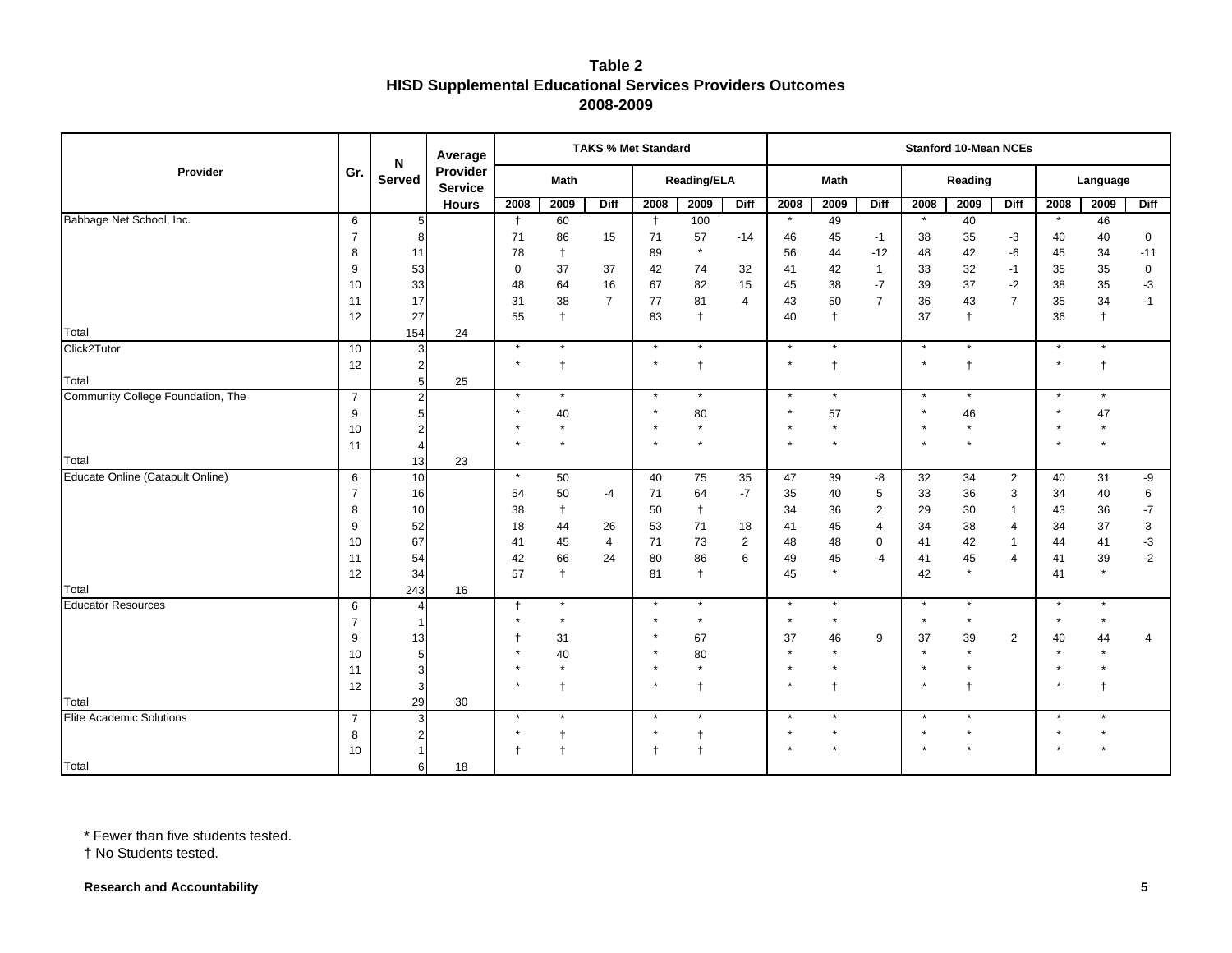|                                                  |                |                    | Average                    |              |                    | <b>TAKS % Met Standard</b> |                       |              |                |          |            |                |         | <b>Stanford 10-Mean NCEs</b> |                |         |            |                |
|--------------------------------------------------|----------------|--------------------|----------------------------|--------------|--------------------|----------------------------|-----------------------|--------------|----------------|----------|------------|----------------|---------|------------------------------|----------------|---------|------------|----------------|
| Provider                                         | Gr.            | N<br><b>Served</b> | Provider<br><b>Service</b> |              | Math               |                            |                       | Reading/ELA  |                |          | Math       |                |         | Reading                      |                |         | Language   |                |
|                                                  |                |                    | <b>Hours</b>               | 2008         | 2009               | <b>Diff</b>                | 2008                  | 2009         | Diff           | 2008     | 2009       | <b>Diff</b>    | 2008    | 2009                         | <b>Diff</b>    | 2008    | 2009       | Diff           |
| <b>Ethel Lewis</b>                               | 6              | 2 <sub>l</sub>     |                            | $\ddagger$   | $\star$            |                            | $\star$               | $\star$      |                | $\star$  | $\star$    |                | $\star$ | $\star$                      |                | $\star$ | $\star$    |                |
|                                                  | 8              |                    |                            |              | $\ddagger$         |                            |                       | $\ddagger$   |                |          | $\star$    |                | $\star$ | $\star$                      |                |         | $\star$    |                |
|                                                  | 9              | 13                 |                            |              | 77                 |                            | $\star$               | 100          |                | 47       | 59         | 12             | 33      | 45                           | 12             | 38      | 48         | 10             |
|                                                  | 10             | 9                  |                            | 78           | 89                 | 11                         | 100                   | 100          | 0              | 61       | 54         | $-7$           | 47      | 48                           | $\overline{1}$ | 48      | 48         | $\mathbf 0$    |
| Total                                            |                | 25                 | 26                         |              |                    |                            |                       |              |                |          |            |                |         |                              |                |         |            |                |
| Fostering Stars Learning & Resource Center, Inc. | 6              | 17                 |                            | $\ddot{}$    | 69                 |                            |                       | 94           |                | 50       | 49         | $-1$           | 41      | 42                           | $\mathbf{1}$   | 43      | 45         | 2              |
|                                                  | $\overline{7}$ | 6                  |                            |              | $\star$            |                            |                       | $\star$      |                |          | 38         |                |         | 36                           |                |         | 35         |                |
|                                                  | 8              | 6                  |                            |              | $\ddagger$         |                            | $\star$               | $\star$      |                | 47       | 49         | $\overline{2}$ | 36      | 38                           | $\overline{2}$ | 30      | 39         | 9              |
|                                                  | 9              | 23                 |                            | $\star$      | 35                 |                            | $\star$               | 76           |                | 42       | 46         | 4              | 38      | 37                           | $-1$           | 40      | 44         | $\overline{4}$ |
|                                                  | 10             | 21                 |                            | 63           | 50                 | $-13$                      | 81                    | 81           | $\mathbf 0$    | 51       | 50         | $-1$           | 43      | 43                           | $\mathbf 0$    | 43      | 43         | $\mathbf 0$    |
|                                                  | 11             | 12                 |                            | 45           | 70                 | 25                         | 73                    | 82           | 9              | 49       | 47         | $-2$           | 39      | 44                           | 5              | 39      | 45         | 6              |
|                                                  | 12             | 9                  |                            | 56           | $\ddagger$         |                            | 56                    | $\ddagger$   |                | 33       | $\ddagger$ |                | 37      | $\ddagger$                   |                | 33      | $^\dagger$ |                |
| Total                                            |                | 94                 | 16                         |              |                    |                            |                       |              |                |          |            |                |         |                              |                |         |            |                |
| Group Excellence, Ltd.                           | 9              | 80                 |                            | 20           | 52                 | 32                         | 67                    | 86           | 19             | 48       | 54         | 6              | 41      | 46                           | 5              | 41      | 44         | 3              |
|                                                  | 10             | 47                 |                            | 54           | 62                 | 8                          | 83                    | 77           | -6             | 48       | 44         | $-4$           | 38      | 42                           | $\overline{4}$ | 37      | 37         | $\mathbf 0$    |
|                                                  | 11             | 60                 |                            | 73           | 86                 | 13                         | 90                    | 79           | $-11$          | 57       | 52         | $-5$           | 46      | 50                           | $\overline{4}$ | 44      | 49         | 5              |
|                                                  | 12             | 31                 |                            | 70           | $\ddagger$         |                            | 86                    | $\ddagger$   |                | 47       | $\ddagger$ |                | 45      | $\ddagger$                   |                | 43      | $\ddagger$ |                |
| Total                                            |                | 218                | 26                         |              | $\star$            |                            |                       | $\star$      |                | $^\star$ | $\star$    |                | $\star$ | $\star$                      |                | $\star$ | $\star$    |                |
| <b>Helping Hands "Specialized' Tutoring</b>      | 6<br>8         | 1<br>$\mathbf{1}$  |                            | $\ddagger$   |                    |                            | $\ddagger$<br>$\star$ | $\star$      |                |          | $\star$    |                | $\star$ | $\star$                      |                | $\star$ | $\star$    |                |
|                                                  | 9              | 17                 |                            |              | $^{\dagger}$<br>40 |                            | 40                    | 80           | 40             | 38       | 40         | $\overline{2}$ | 28      | 35                           | $\overline{7}$ | 24      | 36         | 12             |
|                                                  | 10             | 6                  |                            | 40           | 40                 | $\mathbf 0$                | 100                   | 100          | $\mathbf 0$    | 55       | 42         | $-13$          | 47      | 41                           | -6             | 46      | 40         | $-6$           |
|                                                  | 11             | 6                  |                            |              | 60                 |                            | $\star$               | 100          |                | 53       | 48         | $-5$           | 39      | 44                           | 5              | 36      | 49         | 13             |
|                                                  | 12             | 6                  |                            | 80           | $^{\dagger}$       |                            | 60                    | $^{\dagger}$ |                | 37       | $\ddagger$ |                | 43      | $\ddagger$                   |                | 45      | $\ddagger$ |                |
| Total                                            |                | 37                 | 28                         |              |                    |                            |                       |              |                |          |            |                |         |                              |                |         |            |                |
| Jet Learning Laboratory, Inc.                    | 6              | $\overline{4}$     |                            | $^{\dagger}$ | $^\star$           |                            | $\star$               | $\star$      |                | $^\star$ | $\star$    |                | $\star$ | $\star$                      |                | $\star$ | $\star$    |                |
|                                                  | $\overline{7}$ | 20                 |                            | 94           | 79                 | $-15$                      | 100                   | 95           | -5             | 49       | 50         | 1              | 52      | 50                           | $-2$           | 51      | 55         | $\overline{4}$ |
|                                                  | 8              | 14                 |                            | 50           | $^\dagger$         |                            | 64                    | $\star$      |                | 41       | 42         | $\mathbf{1}$   | 35      | 37                           | $\overline{2}$ | 41      | 39         | $-2$           |
|                                                  | 9              | 73                 |                            | 9            | 42                 | 33                         | 58                    | 86           | 28             | 47       | 47         | 0              | 40      | 41                           | $\mathbf{1}$   | 41      | 41         | $\mathbf 0$    |
|                                                  | 10             | 113                |                            | 49           | 45                 | $-4$                       | 85                    | 85           | $\mathbf 0$    | 46       | 42         | $-4$           | 40      | 42                           | $\overline{2}$ | 43      | 40         | -3             |
|                                                  | 11             | 41                 |                            | 32           | 65                 | 33                         | 87                    | 91           | $\overline{4}$ | 44       | 46         | 2              | 35      | 44                           | 9              | 37      | 41         | $\Delta$       |
|                                                  | 12             | 45                 |                            | 41           | $\ddagger$         |                            | 80                    | $^{\dagger}$ |                | 42       | $\ddagger$ |                | 44      | $\mathsf{t}$                 |                | 43      | $\ddagger$ |                |
| Total                                            |                | 310                | 33                         |              |                    |                            |                       |              |                |          |            |                |         |                              |                |         |            |                |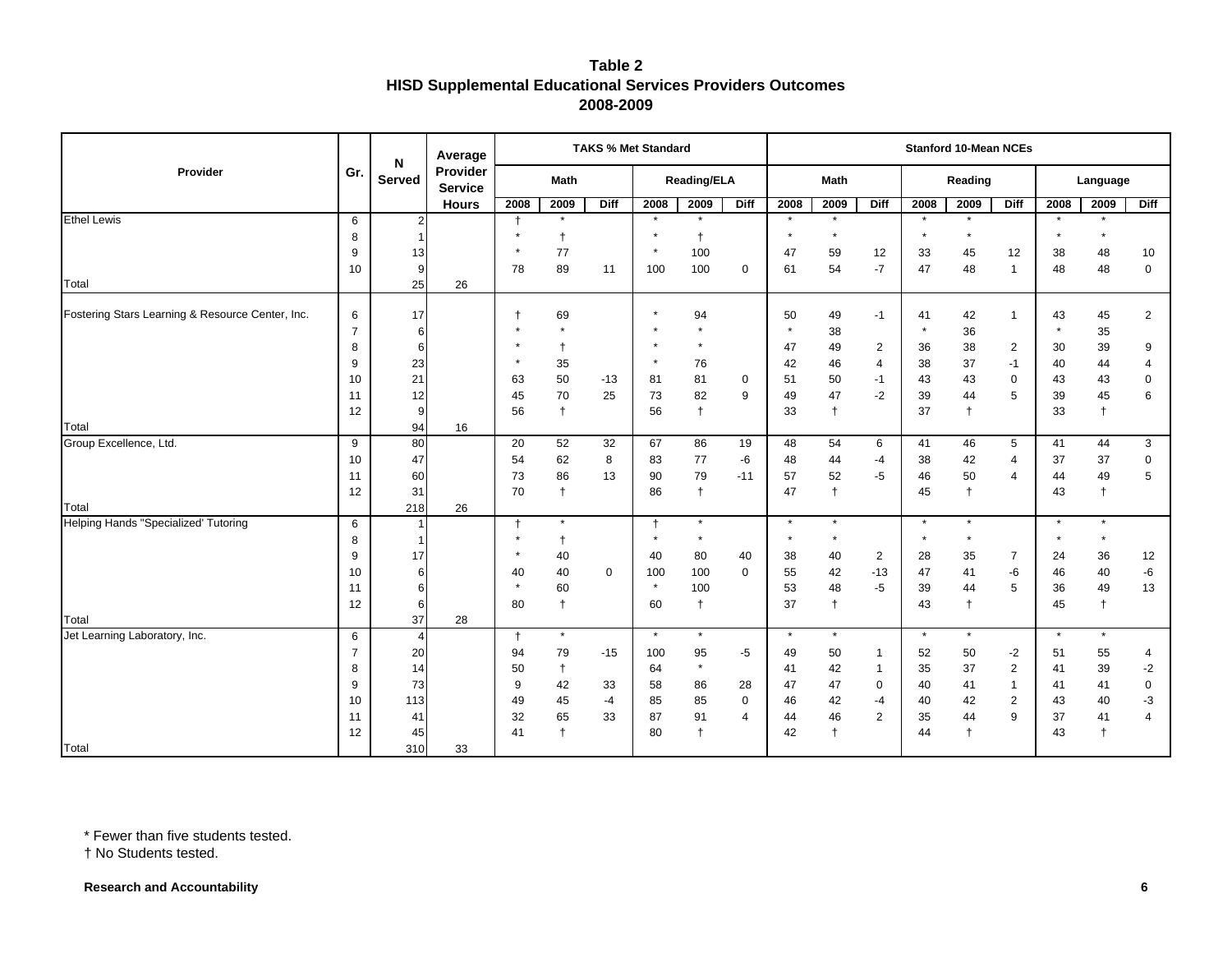|                                    |                | N              | Average                    |                      |            |                | <b>TAKS % Met Standard</b> |                    |                |          |                      |                |          | <b>Stanford 10-Mean NCEs</b> |                |          |               |                    |
|------------------------------------|----------------|----------------|----------------------------|----------------------|------------|----------------|----------------------------|--------------------|----------------|----------|----------------------|----------------|----------|------------------------------|----------------|----------|---------------|--------------------|
| Provider                           | Gr.            | Served         | Provider<br><b>Service</b> |                      | Math       |                |                            | <b>Reading/ELA</b> |                |          | Math                 |                |          | Reading                      |                |          | Language      |                    |
|                                    |                |                | <b>Hours</b>               | 2008                 | 2009       | Diff           | 2008                       | 2009               | <b>Diff</b>    | 2008     | 2009                 | Diff           | 2008     | 2009                         | <b>Diff</b>    | 2008     | 2009          | <b>Diff</b>        |
| Knowledge-First Empowerment Center | 6              | 14             |                            | $\ddagger$           | 33         |                | $\star$                    | 83                 |                | 38       | 40                   | $\overline{2}$ | 30       | 33                           | 3              | 36       | 32            | $-4$               |
|                                    | $\overline{7}$ | 7              |                            | 50                   | 57         | $\overline{7}$ | 67                         | 43                 | $-24$          | 45       | 44                   | $-1$           | 39       | 36                           | -3             | 36       | 35            | $-1$               |
|                                    | 8              | 16             |                            | 55                   | $\ddagger$ |                | 91                         | $\ddagger$         |                | 43       | 40                   | $-3$           | 36       | 38                           | $\overline{2}$ | 38       | 38            | $\pmb{0}$          |
|                                    | 9              | 25             |                            | $\star$              | 53         |                | $\star$                    | 81                 |                | 41       | 49                   | 8              | 30       | 30                           | $\mathbf 0$    | 33       | 33            | $\pmb{0}$          |
|                                    | 10             | 8              |                            | 71                   | 57         | $-14$          | 86                         | 67                 | $-19$          | 57       | 50                   | $-7$           | 43       | 39                           | $-4$           | 46       | 43            | $-3$               |
|                                    | 11             | 9              |                            | 67                   | 100        | 33             | 50                         | 71                 | 21             | 55       | 51                   | $-4$           | 34       | 50                           | 16             | 38       | 45            | $\overline{7}$     |
|                                    | 12             | 11             |                            | 100                  | $\ddagger$ |                | 100                        | $\ddagger$         |                | 55       | $^\dagger$           |                | 49       | $\ddagger$                   |                | 50       | $^\dagger$    |                    |
| Total                              |                | 90             | 24                         |                      |            |                |                            |                    |                |          |                      |                |          |                              |                |          |               |                    |
| <b>MTM</b>                         | 9              | $\mathbf{1}$   |                            | $\ddagger$           |            |                | $\star$                    |                    |                | $\star$  |                      |                |          |                              |                |          |               |                    |
|                                    | 10             |                |                            |                      |            |                | $\star$<br>$\star$         |                    |                |          |                      |                |          |                              |                |          |               |                    |
|                                    | 11             |                |                            |                      |            |                |                            |                    |                |          |                      |                |          |                              |                |          |               |                    |
|                                    | 12             |                |                            |                      | $\ddagger$ |                | $\star$                    | $\overline{1}$     |                |          | $\ddot{\phantom{1}}$ |                |          | $\mathbf +$                  |                |          | $\mathbf t$   |                    |
| Total                              |                | 9              | $\overline{7}$             | $\star$              |            |                |                            |                    |                |          |                      |                |          |                              |                |          |               |                    |
| Read and Succeed, LLC              | 6              | 34             |                            |                      | 55         |                | 23                         | 72                 | 49             | 47       | 45                   | $-2$           | 36       | 39                           | 3              | 40       | 38            | $-2$               |
|                                    | $\overline{7}$ | 44             |                            | 75                   | 88         | 13             | 98                         | 78                 | $-20$          | 49       | 49                   | 0              | 41       | 44                           | 3              | 45       | 48            | 3                  |
|                                    | 8              | 31             |                            | 46                   | $\ddagger$ |                | 67                         | 50                 | $-17$          | 44       | 41                   | $-3$           | 38       | 37                           | $-1$           | 38       | 38            | $\pmb{0}$          |
|                                    | 9              | 33<br>25       |                            | 50                   | 48<br>60   | $-2$<br>20     | 36                         | 79<br>71           | 43             | 43       | 49                   | 6              | 37       | 37<br>38                     | 0<br>$-2$      | 40       | 40            | $\pmb{0}$          |
|                                    | 10             |                |                            | 40<br>40             |            | 10             | 85                         |                    | $-14$<br>$-12$ | 48       | 47                   | $-1$<br>$-1$   | 40       | 45                           | 5              | 44       | 36            | -8<br>$\mathbf{1}$ |
|                                    | 11<br>12       | 16<br>12       |                            | 58                   | 50         |                | 87<br>73                   | 75                 |                | 46<br>46 | 45<br>$\star$        |                | 40<br>40 | $\star$                      |                | 38<br>45 | 39<br>$\star$ |                    |
| Total                              |                | 195            | 8                          |                      | $\ddagger$ |                |                            | $\ddagger$         |                |          |                      |                |          |                              |                |          |               |                    |
| Read, Write, & Create, Inc.        | 9              | 16             |                            | $\ddot{}$            | 25         |                | $\star$                    | 56                 |                | 36       | 37                   | $\mathbf{1}$   | 21       | 27                           | 6              | 28       | 29            | $\mathbf{1}$       |
|                                    | 10             |                |                            |                      | $\star$    |                | $\star$                    | $\star$            |                | $\star$  | $\star$              |                | $\star$  | $\star$                      |                |          | $\star$       |                    |
|                                    | 11             |                |                            | 33                   | 50         | 17             | 83                         | 83                 | 0              | 42       | 47                   | 5              | 42       | 48                           | 6              | 41       | 46            | 5                  |
|                                    | 12             | $\overline{4}$ |                            | $\star$              | $\ddagger$ |                | $\star$                    | $\ddot{ }$         |                | $\star$  | $\ddagger$           |                | $\star$  | $\ddagger$                   |                |          | $\ddagger$    |                    |
| Total                              |                | 32             | 22                         |                      |            |                |                            |                    |                |          |                      |                |          |                              |                |          |               |                    |
| Sehah Youth & Fitness Center       | 9              | $2\vert$       |                            | $\star$              | $\star$    |                | $\star$                    | $\star$            |                | $\star$  | $\star$              |                | $\star$  | $\star$                      |                | $\star$  | $\star$       |                    |
|                                    | 10             | 3 <sup>l</sup> |                            | $\star$              |            |                | $\star$                    |                    |                | $\star$  |                      |                | $\star$  |                              |                |          |               |                    |
| Total                              |                | 5 <sub>l</sub> | 26                         |                      |            |                |                            |                    |                |          |                      |                |          |                              |                |          |               |                    |
| Sylvan Learning Scholars           | 6              | $\overline{2}$ |                            | $\ddot{\phantom{1}}$ |            |                | $\ddagger$                 |                    |                |          |                      |                |          |                              |                |          |               |                    |
|                                    | $\overline{7}$ |                |                            |                      |            |                |                            |                    |                |          |                      |                |          |                              |                |          |               |                    |
|                                    | 9              |                |                            |                      |            |                |                            |                    |                |          |                      |                |          |                              |                |          |               |                    |
|                                    | 10             |                |                            |                      |            |                |                            |                    |                |          |                      |                |          |                              |                |          |               |                    |
|                                    | 11             |                |                            |                      |            |                |                            |                    |                |          |                      |                |          |                              |                |          |               |                    |
| Total                              |                | 9              | 16                         |                      |            |                |                            |                    |                |          |                      |                |          |                              |                |          |               |                    |

\* Fewer than five students tested.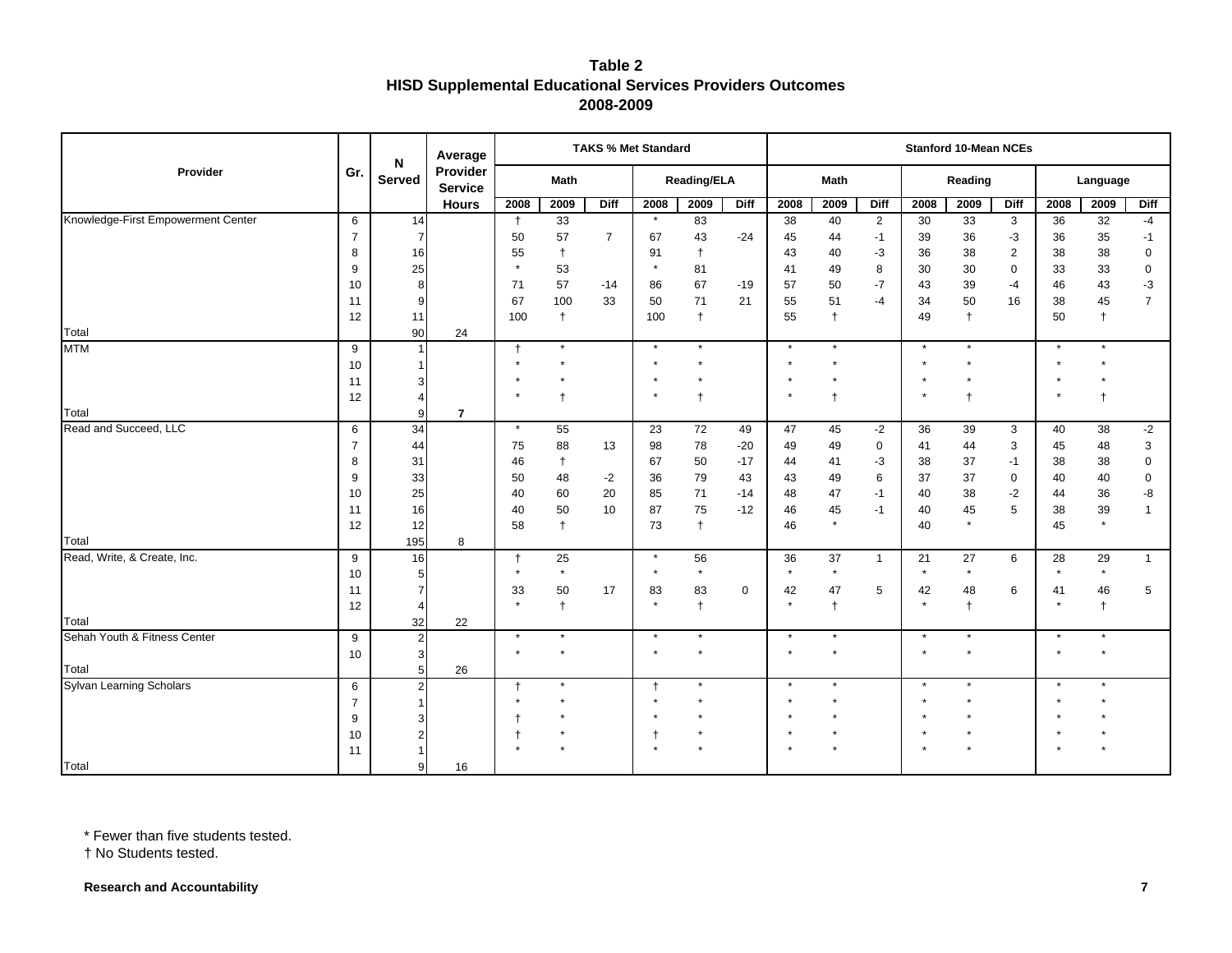|                                              |     | N             | Average                    |                |                 | <b>TAKS % Met Standard</b> |            |                      |             |         |             |             |                | <b>Stanford 10-Mean NCEs</b> |                |         |                |                |
|----------------------------------------------|-----|---------------|----------------------------|----------------|-----------------|----------------------------|------------|----------------------|-------------|---------|-------------|-------------|----------------|------------------------------|----------------|---------|----------------|----------------|
| Provider                                     | Gr. | <b>Served</b> | Provider<br><b>Service</b> |                | <b>Math</b>     |                            |            | <b>Reading/ELA</b>   |             |         | <b>Math</b> |             |                | Reading                      |                |         | Language       |                |
|                                              |     |               | <b>Hours</b>               | 2008           | 2009            | <b>Diff</b>                | 2008       | 2009                 | <b>Diff</b> | 2008    | 2009        | <b>Diff</b> | 2008           | 2009                         | <b>Diff</b>    | 2008    | 2009           | <b>Diff</b>    |
| THIRST Teacher Training, LLC                 | 6   |               |                            |                | $\star$         |                            |            |                      |             |         | $\star$     |             |                | $\star$                      |                |         | $\star$        |                |
|                                              | 9   |               |                            |                | 33              |                            |            | 83                   |             | 46      | 43          | -3          | 41             | 40                           | $-1$           | 41      | 39             | $-2$           |
|                                              | 10  | 10            |                            | 22             | 33              | 11                         | 63         | 67                   | 4           | 35      | 45          | 10          | 30             | 29                           | $-1$           | 31      | 33             | $\overline{2}$ |
|                                              | 11  |               |                            |                |                 |                            | $\star$    |                      |             |         |             |             | $\overline{ }$ |                              |                |         | $\star$        |                |
|                                              | 12  | 9             |                            | $\Omega$       | $\ddagger$      |                            | 89         |                      |             | 42      |             |             | 34             |                              |                | 38      |                |                |
| <b>Total</b>                                 |     | 32            | 13                         |                |                 |                            |            |                      |             |         |             |             |                |                              |                |         |                |                |
| Trice Education Resources, Inc.              | 10  |               |                            | $\star$        | $\star$         |                            | $\star$    | $\ddot{\phantom{1}}$ |             | $\star$ | $\star$     |             | $\star$        | $\star$                      |                | $\star$ | $\star$        |                |
|                                              | 12  |               |                            |                |                 |                            |            |                      |             |         |             |             |                |                              |                |         |                |                |
| Total                                        |     |               | 13                         |                |                 |                            |            |                      |             |         |             |             |                |                              |                |         |                |                |
| TutorOwl.com                                 | 9   | 61            |                            | $\overline{+}$ | $\star$         |                            | $\ddagger$ | $\star$              |             | $\star$ | 48          |             | $\star$        | 29                           |                | $\star$ | 31             |                |
|                                              | 10  |               |                            | 50             | 33              | $-17$                      | 67         | 83                   | 16          | 46      | 51          | 5           | 31             | 43                           | 12             | 37      | 37             | $\Omega$       |
|                                              | 11  | 10            |                            | 40             | 38              | $-2$                       | 80         | 57                   | $-23$       | 38      | 46          | 8           | 25             | 32                           | $\overline{7}$ | 26      | 30             |                |
|                                              | 12  | 3I            |                            |                | $\ddot{}$       |                            | $\star$    |                      |             |         | $\ddagger$  |             | $\star$        |                              |                | $\star$ | $\overline{+}$ |                |
| Total                                        |     | 28            | 19                         |                |                 |                            |            |                      |             |         |             |             |                |                              |                |         |                |                |
|                                              |     |               |                            |                |                 |                            |            |                      |             |         |             |             |                |                              |                |         |                |                |
| Wonder-Space Education and Technology Center | 12  |               |                            |                |                 |                            |            |                      |             |         |             |             |                |                              |                |         |                |                |
| Total                                        |     |               | 52                         |                |                 |                            |            |                      |             |         |             |             |                |                              |                |         |                |                |
| Yancy Life Transition Center                 | 9   | 26            |                            | 17             | 13              | $-4$                       | 100        | 63                   | $-37$       | 41      | 45          | 4           | 35             | 32                           | $-3$           | 39      | 37             | $-2$           |
|                                              | 10  | 35            |                            | 18             | 47              | 29                         | 64         | 56                   | -8          | 37      | 34          | $-3$        | 27             | 24                           | -3             | 27      | 24             | -3             |
|                                              | 11  | 22            |                            | 33             | 67              | 34                         | 67         | 83<br>$\ddot{}$      | 16          | 39      | 45          | 6           | 39             | 38                           | $-1$           | 38      | 41             |                |
|                                              | 12  | 14            |                            | 50             | $^{\mathrm{+}}$ |                            | 82         |                      |             | 34      | $\ddagger$  |             | 30             |                              |                | 31      |                |                |
| Total                                        |     | 97            | 15                         |                |                 |                            |            |                      |             |         |             |             |                |                              |                |         |                |                |
| <b>Total-All Providers</b>                   |     | 1,860         | 22                         |                |                 |                            |            |                      |             |         |             |             |                |                              |                |         |                |                |

\* Fewer than five students tested.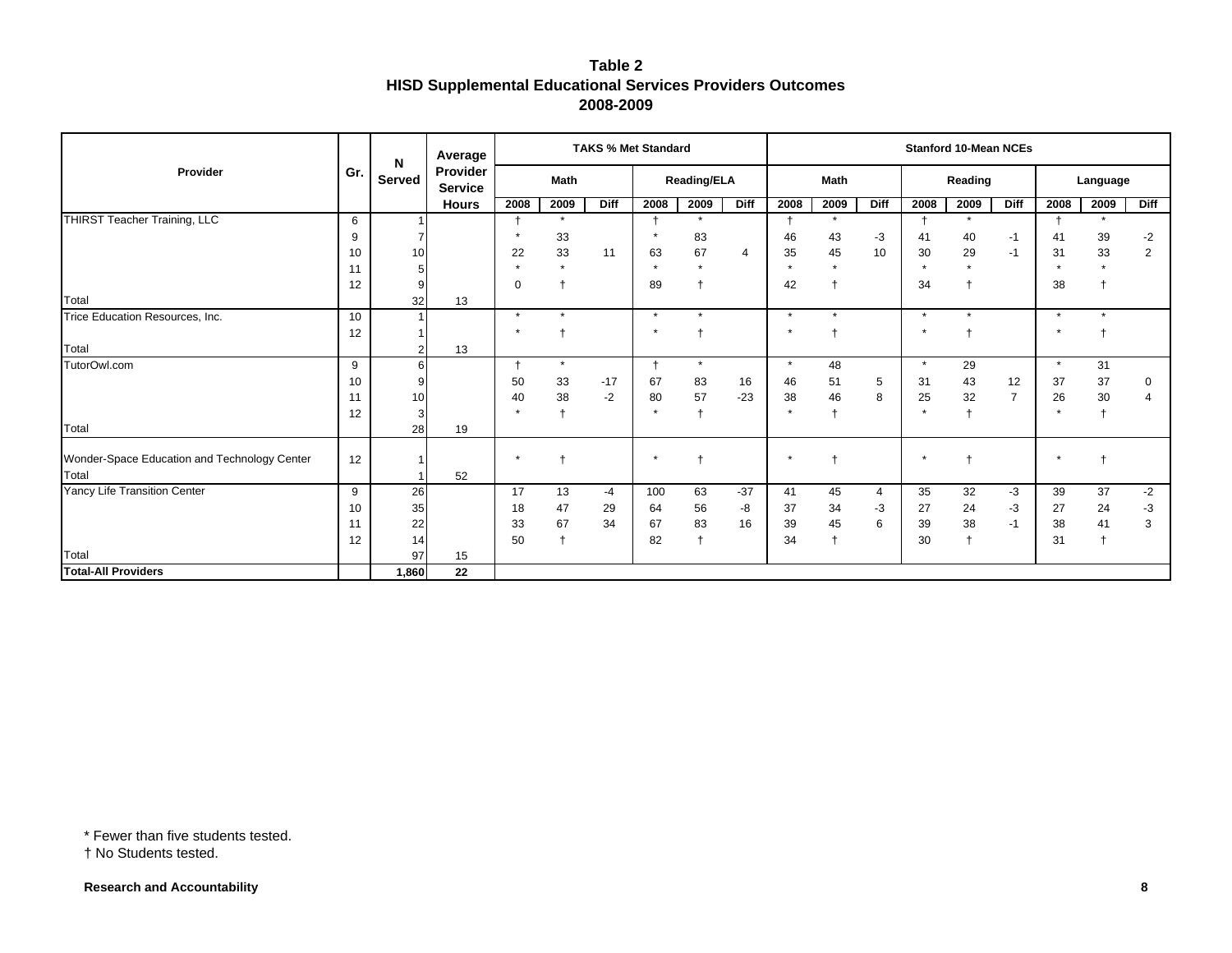# **Table 3 HISD Supplemental Educational Services Schools Outcomes 2008-2009**

|                                   |                | N Econ.                    | N              | Average<br>Provider            |             |              |             | <b>TAKS % Met Standard</b> |                    |                |      |                  |                |         | <b>Stanford 10-Mean NCEs</b> |                |      |            |              |
|-----------------------------------|----------------|----------------------------|----------------|--------------------------------|-------------|--------------|-------------|----------------------------|--------------------|----------------|------|------------------|----------------|---------|------------------------------|----------------|------|------------|--------------|
| <b>School</b>                     | Gr.            | Disadv.<br><b>Enrolled</b> | <b>Served</b>  | <b>Service</b><br><b>Hours</b> |             | <b>Math</b>  |             |                            | <b>Reading/ELA</b> |                |      | <b>Math</b>      |                |         | Reading                      |                |      | Language   |              |
|                                   |                |                            |                |                                | 2008        | 2009         | Diff        | 2008                       | 2009               | Diff           | 2008 | 2009             | Diff           | 2008    | 2009                         | Diff           | 2008 | 2009       | Diff         |
| Austin High School                | 9              | 560                        | 40             |                                |             | 61           |             | 13                         | 80                 | 67             | 42   | 48               | 6              | 33      | 33                           | $\mathbf 0$    | 38   | 38         | $\mathbf 0$  |
|                                   | 10             | 472                        | 29             |                                | 52          | 66           | 14          | 76                         | 76                 | $\mathbf 0$    | 51   | 51               | $\mathbf 0$    | 41      | 44                           | 3              | 44   | 40         | $-4$         |
|                                   | 11             | 394                        | 29             |                                | 40          | 68           | 28          | 84                         | 89                 | 5              | 52   | 44               | -8             | 38      | 46                           | 8              | 41   | 42         | $\mathbf{1}$ |
|                                   | 12             | 333                        | 17             |                                | 75          | $\ddagger$   |             | 79                         | $\ddagger$         |                | 49   | $\ddagger$       |                | 42      | $\ddagger$                   |                | 45   | $\ddagger$ |              |
| Total                             |                | 1,759                      | 115            | 15                             |             |              |             |                            |                    |                |      |                  |                |         |                              |                |      |            |              |
| Chavez High School                | 9              | 815                        | 72             |                                | $\star$     | 59           |             | 50                         | 88                 | 38             | 48   | 55               | $\overline{7}$ | 41      | 44                           | 3              | 40   | 43         | 3            |
|                                   | 10             | 559                        | 43             |                                | 70          | 76           | 6           | 82                         | 83                 | $\overline{1}$ | 52   | 52               | $\mathbf 0$    | 45      | 47                           | $\overline{2}$ | 44   | 43         | $-1$         |
|                                   | 11             | 469                        | 68             |                                | 71          | 88           | 17          | 93                         | 82                 | $-11$          | 57   | 54               | -3             | 47      | 52                           | 5              | 43   | 46         | 3            |
|                                   | 12             | 389                        | 29             |                                | 71          | $\ddagger$   |             | 84                         | $\ddagger$         |                | 50   | $\ddagger$       |                | 43      | $\ddagger$                   |                | 38   | $\ddagger$ |              |
| Total                             |                | 2,232                      | 212            | 25                             |             |              |             |                            |                    |                |      |                  |                |         |                              |                |      |            |              |
| <b>CLC High School</b>            | 9              | 139                        | 27             |                                | 27          | 8<br>$\star$ | $-19$       | 62                         | 69<br>$^\star$     | $\overline{7}$ | 36   | 35               | $-1$           | 31      | 36                           | 5              | 34   | 35         | $\mathbf{1}$ |
|                                   | 10             | 149                        | 6              |                                | 20          |              |             | 80                         |                    |                | 37   | 29               | -8             | 39      | 26                           | $-13$          | 41   | 36         | $-5$         |
|                                   | 11             | 85                         | 16             |                                | $\mathbf 0$ | 20           | 20          | 50                         | 33                 | $-17$          | 33   | 36               | 3              | 30      | 37                           | $\overline{7}$ | 32   | 32         | $\mathbf 0$  |
|                                   | 12             | 65                         | 12             |                                | 8           | $\ddagger$   |             | 75                         | $\ddagger$         |                | 36   | $\ddagger$       |                | 30      | $\ddagger$                   |                | 32   | $\ddagger$ |              |
| Total<br><b>CLC Middle School</b> |                | 438                        | 61             | 14                             |             | $\star$      |             | $\star$                    | $^\star$           |                |      |                  |                | $\star$ |                              |                |      |            |              |
|                                   | $\overline{7}$ | 66                         | $\overline{c}$ |                                | $\ddagger$  |              |             | 78                         | $\star$            |                | 44   | $\ddagger$<br>30 |                |         | $\ddagger$<br>33             |                |      | $^\dagger$ |              |
| Total                             | 8              | 93<br>159                  | 10<br>12       | 18                             | 33          | $\ddagger$   |             |                            |                    |                |      |                  | $-14$          | 39      |                              | -6             | 42   | 29         | $-13$        |
| Davis High School                 | 9              | 440                        | 8              |                                | $\ddagger$  | 57           |             | $\ddagger$                 | 57                 |                | 49   | 46               | $-3$           | 39      | 35                           | -4             | 38   | 39         | $\mathbf{1}$ |
|                                   | 10             | 408                        | 19             |                                | 56          | 60           | 4           | 86                         | 93                 | $\overline{7}$ | 45   | 47               | 2              | 41      | 40                           | $-1$           | 39   | 37         | $-2$         |
|                                   | 11             | 286                        | 9              |                                | 38          | 63           | 25          | 63                         | 67                 | $\overline{4}$ | 51   | 50               | $-1$           | 34      | 41                           | $\overline{7}$ | 34   | 35         | $\mathbf{1}$ |
|                                   | 12             | 346                        | 17             |                                | 50          | $\ddagger$   |             | 69                         | $\ddagger$         |                | 41   | $\ddagger$       |                | 35      | $\ddagger$                   |                | 37   | $\ddagger$ |              |
| Total                             |                | 1,480                      | 53             | 15                             |             |              |             |                            |                    |                |      |                  |                |         |                              |                |      |            |              |
| Dowling Middle School             | 6              | 444                        | 77             |                                | $\star$     | 64           |             | 40                         | 84                 | 44             | 49   | 43               | -6             | 38      | 38                           | $\mathbf 0$    | 45   | 41         | $-4$         |
|                                   | $\overline{7}$ | 446                        | 56             |                                | 72          | 69           | -3          | 87                         | 79                 | -8             | 43   | 44               | $\mathbf{1}$   | 40      | 43                           | 3              | 45   | 48         | 3            |
|                                   | 8              | 460                        | 37             |                                | 53          | $\ddagger$   |             | 56                         | 13                 | $-43$          | 40   | 43               | 3              | 33      | 34                           | 1              | 40   | 39         | $-1$         |
| Total                             |                | 1,350                      | 170            | 20                             |             |              |             |                            |                    |                |      |                  |                |         |                              |                |      |            |              |
| <b>Edison Middile School</b>      | 6              | 215                        | 8              |                                | $\ddagger$  | 88           |             | $\star$                    | 88                 |                | 53   | 49               | -4             | 40      | 45                           | 5              | 46   | 43         | $-3$         |
|                                   | $\overline{7}$ | 321                        | 23             |                                | 81          | 73           | -8          | 95                         | 68                 | $-27$          | 54   | 51               | -3             | 46      | 44                           | $-2$           | 45   | 45         | $\mathbf 0$  |
|                                   | 8              | 313                        | 13             |                                | 60          | $\ddagger$   |             | 70                         | $\star$            |                | 50   | 48               | $-2$           | 37      | 40                           | 3              | 35   | 41         | 6            |
| Total                             |                | 849                        | 44             | 11                             |             |              |             |                            |                    |                |      |                  |                |         |                              |                |      |            |              |
| Furr High School                  | 9              | 257                        | 22             |                                | $\star$     | 56           |             | $\star$                    | 87                 |                | 47   | 48               | $\mathbf{1}$   | 39      | 37                           | $-2$           | 42   | 37         | $-5$         |
|                                   | 10             | 216                        | 12             |                                | 40          | 40           | $\mathbf 0$ | 70                         | 67                 | -3             | 52   | 47               | -5             | 36      | 39                           | 3              | 37   | 36         | $-1$         |
|                                   | 11             | 148                        | 8              |                                | 57          | $\star$      |             | 86                         | $\star$            |                | 48   | 50               | $\overline{2}$ | 42      | 46                           | 4              | 36   | 42         | 6            |
|                                   | 12             | 152                        | 11             |                                |             | $\ddagger$   |             |                            | $\ddagger$         |                | 43   |                  |                | 35      | $\star$                      |                | 35   | $\star$    |              |
| Total                             |                | 773                        | 53             | 23                             |             |              |             |                            |                    |                |      |                  |                |         |                              |                |      |            |              |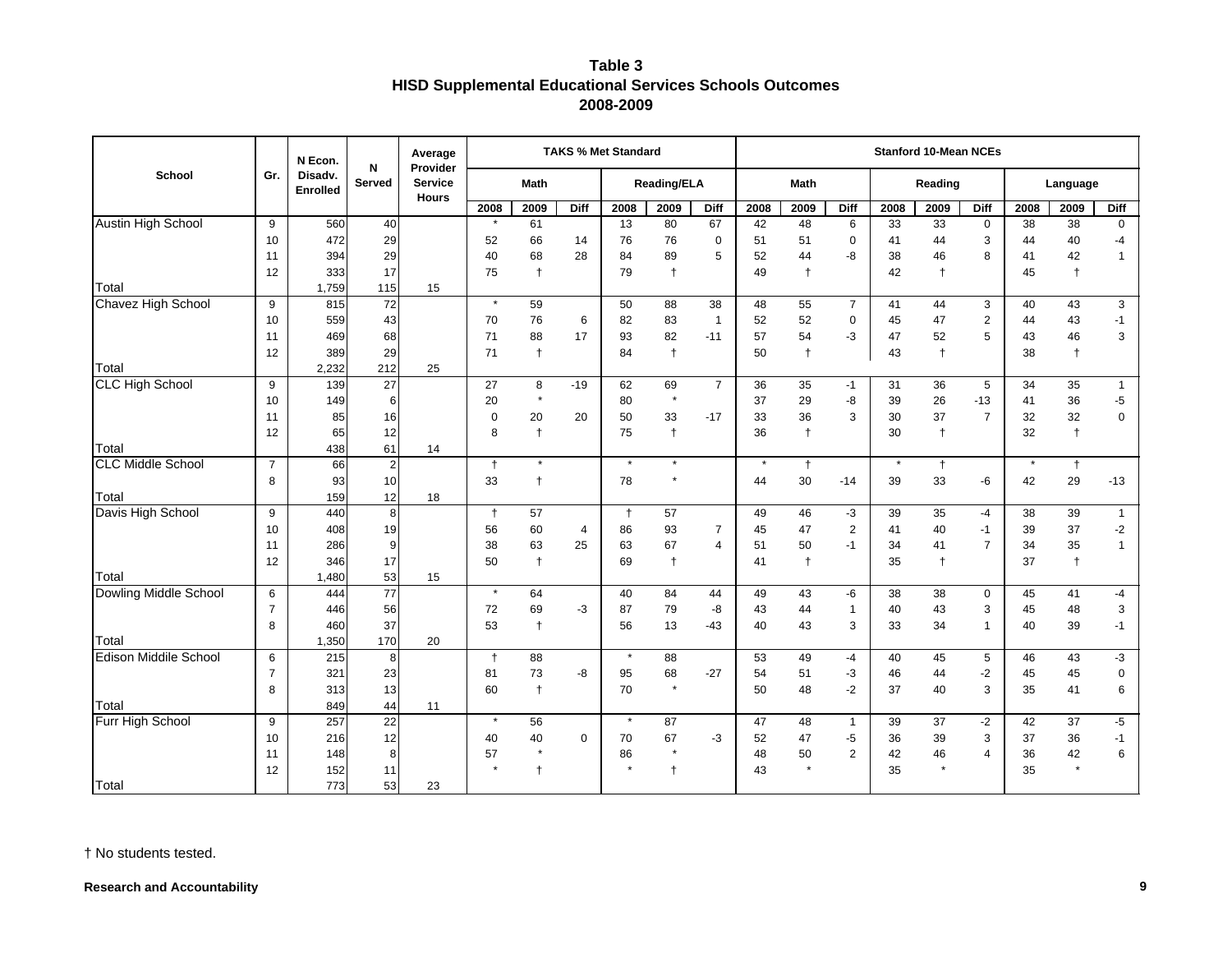# **Table 3 HISD Supplemental Educational Services Schools Outcomes 2008-2009**

|                              |                | N Econ.                    | N             | Average<br>Provider            |               |                       |             | <b>TAKS % Met Standard</b> |                    |                |               |               |                |               | <b>Stanford 10-Mean NCEs</b> |                |               |               |                          |
|------------------------------|----------------|----------------------------|---------------|--------------------------------|---------------|-----------------------|-------------|----------------------------|--------------------|----------------|---------------|---------------|----------------|---------------|------------------------------|----------------|---------------|---------------|--------------------------|
| School                       | Gr.            | Disadv.<br><b>Enrolled</b> | <b>Served</b> | <b>Service</b><br><b>Hours</b> |               | Math                  |             |                            | <b>Reading/ELA</b> |                |               | <b>Math</b>   |                |               | Reading                      |                |               | Language      |                          |
|                              |                |                            |               |                                | 2008          | 2009                  | Diff        | 2008                       | 2009               | Diff           | 2008          | 2009          | Diff           | 2008          | 2009                         | Diff           | 2008          | 2009          | Diff                     |
| <b>Holland Middle School</b> | 6              | 224                        | 41            |                                |               | 46                    |             | 45                         | 86                 | 41             | 42            | 43            | $\overline{1}$ | 35            | 37                           | $\overline{2}$ | 37            | 39            | $\overline{2}$           |
|                              | $\overline{7}$ | 249                        | 37            |                                | 53            | 70                    | 17          | 73                         | 70                 | $-3$           | 42            | 41            | $-1$           | 35            | 35                           | $\mathbf 0$    | 34            | 35            | $\mathbf{1}$             |
|                              | 8              | 253                        | 41            |                                | 66            | $\overline{1}$        |             | 72                         | $\star$            |                | 46            | 45            | $-1$           | 38            | 41                           | 3              | 40            | 38            | -2                       |
| Total                        |                | 726                        | 119           | 22                             |               |                       |             |                            |                    |                |               |               |                |               |                              |                |               |               |                          |
| Jones High School            | 9              | 228                        | 31            |                                | $\ddagger$    | 23                    |             | $\star$                    | 77                 |                | 40            | 42            | $\overline{2}$ | 38            | 35                           | $-3$           | 40            | 41            | $\mathbf{1}$             |
|                              | 10             | 171                        | 24            |                                | 20            | 37                    | 17          | 70                         | 84                 | 14             | 43            | 40            | -3             | 31            | 35                           | 4              | 39            | 39            | $\pmb{0}$                |
|                              | 11             | 135                        | 10            |                                | 22            | 56                    | 34          | 89                         | 89                 | $\Omega$       | 33            | 28            | $-5$           | 22            | 37                           | 15             | 35            | 37            | $\overline{2}$           |
|                              | 12             | 133                        | 10            |                                | 50            | $\ddagger$            |             | 80                         | $\ddagger$         |                | 34            | $\ddagger$    |                | 40            | $\ddagger$                   |                | 46            | $\ddagger$    |                          |
| Total                        |                | 667                        | 75            | 17                             | $\star$       | $\star$               |             |                            |                    |                |               |               |                |               |                              |                |               |               |                          |
| Lee High School              | 9              | 728                        | 8             |                                |               |                       |             | $\star$                    | $\star$            |                | 34            | 33            | $-1$           | 26            | 19                           | $-7$           | 25            | 23            | $-2$                     |
|                              | 10             | 498                        | 13            |                                | 38            | 50                    | 12          | 75                         | 75                 | $\mathbf 0$    | 44            | 46            | $\overline{2}$ | 27            | 40                           | 13             | 32            | 35            | 3                        |
|                              | 11             | 305                        | 10            |                                | 20<br>$\star$ | 50                    | 30          | 80                         | 71                 | -9             | 44<br>$\star$ | 49<br>$\star$ | 5              | 29<br>$\star$ | 34<br>$\star$                | 5              | 32<br>$\star$ | 32<br>$\star$ | $\overline{0}$           |
|                              | 12             | 221                        | 4             |                                |               |                       |             |                            | $\ddagger$         |                |               |               |                |               |                              |                |               |               |                          |
| Total                        |                | 1,752                      | 35            | 15                             | $\star$       |                       |             |                            |                    |                |               |               |                |               |                              |                |               |               |                          |
| Ryan Middle School           | 6              | 102                        | 37            |                                |               | 63                    |             | 40                         | 80                 | 40             | 38            | 39            | $\overline{1}$ | 32            | 33                           | $\mathbf{1}$   | 35            | 39            | 4                        |
|                              | $\overline{7}$ | 122<br>130                 | 8             |                                | 88            | 100<br>$\overline{1}$ | 12          | 100<br>56                  | 88<br>17           | $-12$<br>$-39$ | 55<br>37      | 54<br>35      | $-1$           | 45<br>33      | 48<br>35                     | 3              | 46<br>33      | 55<br>34      | 9<br>$\mathbf{1}$        |
| Total                        | 8              | 354                        | 12<br>57      | 18                             | 22            |                       |             |                            |                    |                |               |               | $-2$           |               |                              | $\overline{2}$ |               |               |                          |
| Sharpstown High School       | 9              | 441                        | 32            |                                | $\star$       | 78                    |             | 50                         | 89                 | 39             | 46            | 56            | 10             | 35            | 44                           | 9              | 38            | 44            | 6                        |
|                              | 10             | 348                        | 32            |                                | 62            | 78                    | 16          | 85                         | 75                 | $-10$          | 49            | 48            | $-1$           | 35            | 36                           | -1             | 37            | 34            | $-3$                     |
|                              | 11             | 232                        | 20            |                                | 68            | 68                    | $\mathbf 0$ | 79                         | 90                 | 11             | 47            | 45            | $-2$           | 40            | 45                           | 5              | 39            | 37            | $-2$                     |
|                              | 12             | 189                        | 15            |                                | 62            | $\ddagger$            |             | 85                         | $^\dagger$         |                | 48            | $^\dagger$    |                | 41            | $\ddagger$                   |                | 41            | $\ddagger$    |                          |
| Total                        |                | 1,210                      | 99            | 18                             |               |                       |             |                            |                    |                |               |               |                |               |                              |                |               |               |                          |
| <b>Sterling High School</b>  | 9              | 325                        | 36            |                                | $\star$       | 36                    |             | 50                         | 75                 | 25             | 46            | 48            | 2              | 36            | 39                           | 3              | 38            | 41            | 3                        |
|                              | 10             | 228                        | 30            |                                | 58            | 48                    | $-10$       | 83                         | 75                 | -8             | 50            | 44            | -6             | 44            | 43                           | $-1$           | 42            | 41            | $-1$                     |
|                              | 11             | 171                        | 15            |                                | 50            | 77                    | 27          | 86                         | 79                 | $-7$           | 48            | 40            | -8             | 42            | 42                           | $\Omega$       | 44            | 48            | $\overline{\mathcal{A}}$ |
|                              | 12             | 136                        | 14            |                                | 58            | $\ddagger$            |             | 75                         | $\ddagger$         |                | 39            | $\ddagger$    |                | 45            | $\ddagger$                   |                | 41            | $\ddagger$    |                          |
| Total                        |                | 860                        | 95            | 23                             |               |                       |             |                            |                    |                |               |               |                |               |                              |                |               |               |                          |
| <b>Westbury High School</b>  | 9              | 568                        | 84            |                                | 11            | 32                    | 21          | 78                         | 78                 | $\mathbf 0$    | 44            | 44            | $\mathbf 0$    | 38            | 40                           | $\overline{2}$ | 40            | 42            | $\overline{2}$           |
|                              | 10             | 409                        | 108           |                                | 46            | 45                    | $-1$        | 80                         | 80                 | $\mathbf 0$    | 42            | 40            | $-2$           | 36            | 36                           | $\mathbf 0$    | 42            | 36            | -6                       |
|                              | 11             | 259                        | 40            |                                | 34            | 58                    | 24          | 76                         | 85                 | 9              | 43            | 47            | $\overline{4}$ | 37            | 39                           | $\overline{2}$ | 36            | 40            | 4                        |
|                              | 12             | 244                        | 41            |                                | 59            | $\ddagger$            |             | 82                         | $\ddagger$         |                | 39            | $\ddagger$    |                | 39            | $\ddagger$                   |                | 41            | $\ddagger$    |                          |
| Total                        |                | 1,480                      | 273           | 24                             |               |                       |             |                            |                    |                |               |               |                |               |                              |                |               |               |                          |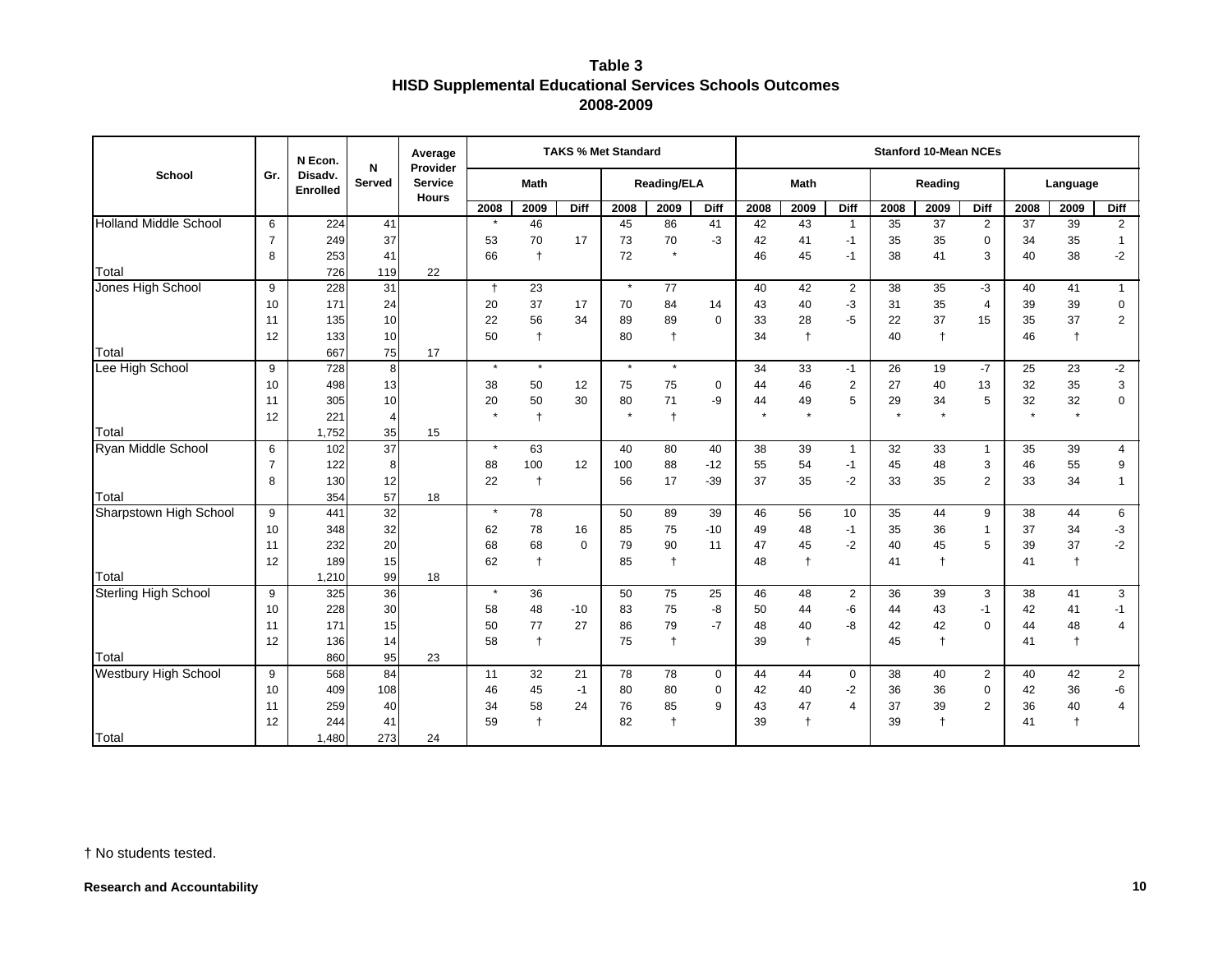| Table 3                                                 |
|---------------------------------------------------------|
| HISD Supplemental Educational Services Schools Outcomes |
| 2008-2009                                               |

| School                       | Gr. | N Econ.<br>Disadv.<br><b>Enrolled</b> | N<br>Served | Average<br>Provider            | <b>TAKS % Met Standard</b> |      |             |                    |      |             |             | <b>Stanford 10-Mean NCEs</b> |                |         |                |      |          |      |             |  |  |
|------------------------------|-----|---------------------------------------|-------------|--------------------------------|----------------------------|------|-------------|--------------------|------|-------------|-------------|------------------------------|----------------|---------|----------------|------|----------|------|-------------|--|--|
|                              |     |                                       |             | <b>Service</b><br><b>Hours</b> | Math                       |      |             | <b>Reading/ELA</b> |      |             | <b>Math</b> |                              |                | Reading |                |      | Language |      |             |  |  |
|                              |     |                                       |             |                                | 2008                       | 2009 | <b>Diff</b> | 2008               | 2009 | <b>Diff</b> | 2008        | 2009                         | Diff           | 2008    | 2009           | Diff | 2008     | 2009 | <b>Diff</b> |  |  |
| <b>Wheatley High School</b>  | 9   | 394                                   | 60          |                                | 20                         | 43   | 23          | 17                 | 78   | 61          | 43          | 50                           | $\overline{7}$ | 32      | 33             |      | 34       | 35   |             |  |  |
|                              | 10  | 235                                   | 52          |                                | 56                         | 48   | -8          | 82                 | 75   | $-7$        | 49          | 46                           | -3             | 37      | 38             |      | 36       | 36   |             |  |  |
|                              |     | 207                                   | 28          |                                | 18                         | 45   | 27          | 71                 | 81   | 10          | 36          | 48                           | 12             | 29      | 39             | 10   | 31       | 34   |             |  |  |
|                              | 12  | 234                                   | 28          |                                | 42                         |      |             | 58                 |      |             | 40          |                              |                | 37      | $\overline{1}$ |      | 35       |      |             |  |  |
| Total                        |     | 1,070                                 | 168         | 34                             |                            |      |             |                    |      |             |             |                              |                |         |                |      |          |      |             |  |  |
| Worthing High School         | 9   | 275                                   | 20          |                                | $\star$                    | 19   |             | 40                 | 76   | 36          | 43          | 44                           |                | 34      | 33             | $-1$ | 34       | 32   | $-2$        |  |  |
|                              | 10  | 230                                   | 26          |                                | 26                         | 43   | 17          | 77                 | 95   | 18          | 44          | 39                           | -5             | 44      | 38             | -6   | 45       | 39   | -6          |  |  |
|                              |     | 157                                   | 13          |                                | 25                         | 60   | 35          | 92                 | 100  | 8           | 50          | 40                           | $-10$          | 45      | 43             | -2   | 37       | 41   |             |  |  |
|                              | 12  | 126                                   | 20          |                                | 16                         |      |             | 74                 |      |             | 44          |                              |                | 45      |                |      | 43       |      |             |  |  |
| Total                        |     | 788                                   | 79          | 21                             |                            |      |             |                    |      |             |             |                              |                |         |                |      |          |      |             |  |  |
| Yates High School            | 9   | 286                                   | 47          |                                | $\star$                    | 32   |             | 40                 | 76   | 36          | 39          | 43                           | 4              | 35      | 37             | 2    | 35       | 40   | 5           |  |  |
|                              | 10  | 317                                   | 44          |                                | 24                         | 33   | 9           | 68                 | 76   | 8           | 44          | 35                           | -9             | 37      | 40             | 3    | 36       | 39   |             |  |  |
|                              | 11  | 159                                   | 21          |                                | 47                         | 75   | 28          | 84                 | 89   | 5           | 49          | 45                           | -4             | 45      | 50             | 5    | 47       | 48   |             |  |  |
|                              | 12  | 167                                   | 28          |                                | 72                         |      |             | 88                 |      |             | 45          |                              |                | 48      |                |      | 44       |      |             |  |  |
| Total                        |     | 929                                   | 140         | 28                             |                            |      |             |                    |      |             |             |                              |                |         |                |      |          |      |             |  |  |
| <b>Total-All SES Schools</b> |     | 18,876                                | 1,860       | 22                             |                            |      |             |                    |      |             |             |                              |                |         |                |      |          |      |             |  |  |